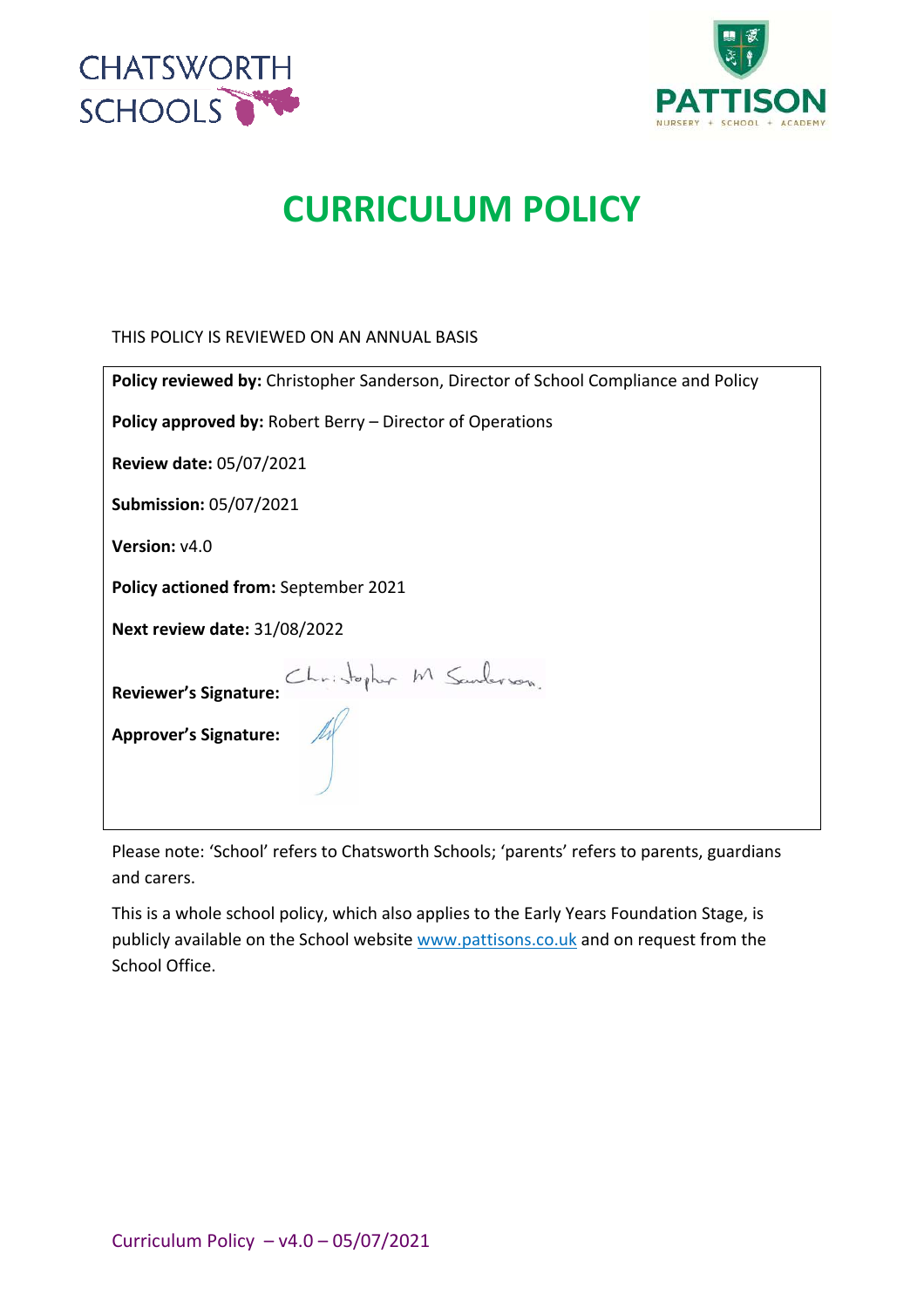



## **Legal Status**

- Complies with the Regulatory Requirements of the Education (Independent School Standards) (England) Regulations**,** currently in force**;**
- Prepared with regard to the Early Years Foundation Stage Framework (Sept 2021)

## Applies to:

- the whole School, including the Early Years Foundation Stage (EYFS), along with the before- and after-school activities, and all other activities provided by the School, inclusive of those outside of the normal School hours;
- all staff (teaching and support staff), students on placement, the proprietor and volunteers working in the School.

## Related Documents

- EYFS Curriculum, Teaching and Learning
- Assessment Policy, Differentiation Policy
- Educational Visits and Off-site Activities Policy
- English as an Additional Language (EAL) Policy
- Homework Policy, Marking Policy
- Special Educational Needs and Disability (SEND) Policy, Able Gifted and Talented Pupils Policy
- Subject Policies, appropriate plans and schemes of work

## **Introduction**

At Pattison, the curriculum, along with an extensive programme of additional activities, is planned and organised to promote learning, and personal growth and development. Where appropriate, we go beyond not only formal requirements of the National Curriculum, especially with regard to our dance, but also drama and music activities, which specialist Pattison Theatre Arts staff organise in order to enrich the pupils' experience. The curriculum also includes the 'hidden curriculum' – what pupils learn from the way they are treated. We offer a broad, balanced and relevant curriculum at all key stages inclusive of GCSE subjects. We want our pupils to grow into confident, positive, responsible people, who can work and cooperate with others, whilst at the same time developing their knowledge and skills, in order to achieve their true potential.

We believe in the concept of lifelong learning, and in the idea that both adults and children learn new things every day. We maintain that learning should be a rewarding and enjoyable experience for everyone. Through our teaching we equip children with the skills, knowledge and understanding necessary to be able to make informed choices about the important things in their lives. We believe that appropriate teaching and learning experiences help children to lead happy and rewarding lives.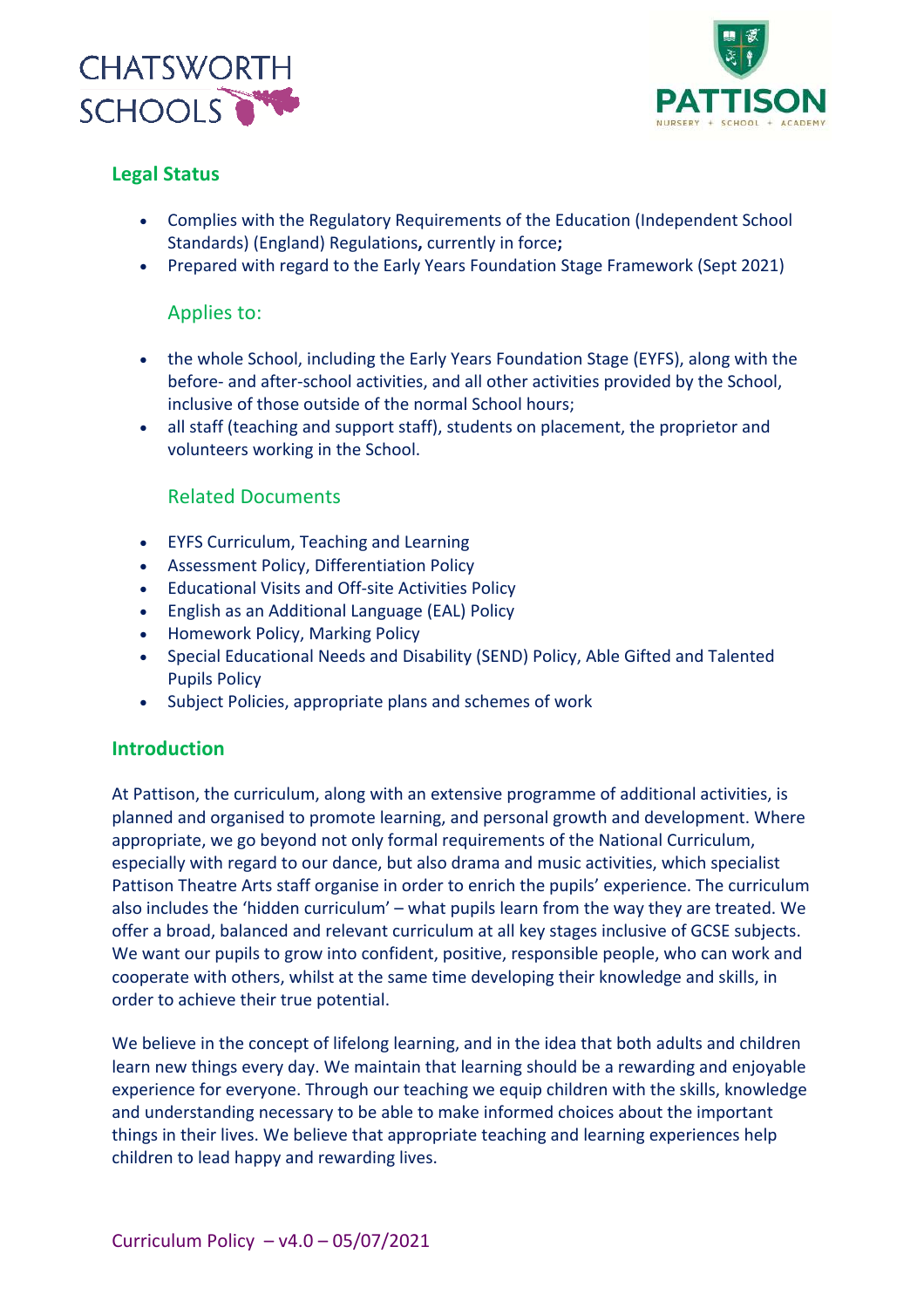



## **Values**

Our School curriculum is underpinned by the values of our School. The curriculum is the means by which the School achieves its objective of educating pupils in the knowledge, skills and understanding that they need in order to lead fulfilling lives. This is enhanced by a large number of extra-curricular activities, giving all pupils the opportunity to excel and thus grow in confidence and self-esteem. The values on which our curriculum is based are as follows:

- Pupil's uniqueness, we listen to the views of individual pupils, and we promote respect for diverse cultures.
- The spiritual and moral development of each person, as well as their intellectual and physical growth.
- The importance of each person in our community, and we organise our curriculum to promote inclusion, cooperation and understanding among all members of our community.
- The rights enjoyed by each person in our society. We respect each child in our School for who they are, and we treat them with fairness and honesty. We want to enable each person to be successful, and we provide equal opportunities for all our pupils.
- We strive to meet the needs of all our pupils, and to ensure that we meet all statutory requirements regarding inclusion.
- Our environment, we want to teach our pupils, through our curriculum and the Eco Team, how we should take care of the world, not only for ourselves, but also for future generations.

## **Aims**

We believe that people learn best in different ways. At our School, we provide a rich and varied learning environment that allows all children to develop their skills and abilities to their full potential.

#### **Through our teaching and our learning environment, we aim to:**

- ensure that children develop a self-image of themselves as capable learners;
- enable children to become confident, resourceful, enquiring and independent learners;
- nurture children's self-esteem, and help them to build positive relationships with other people;
- equip children with the key knowledge, skills and understanding which they need for the next phase of their education, and in order to maximise their life chances and economic well-being in adulthood;
- develop children's self-respect, encourage them to understand the ideas, attitudes and values of others, and teach them to respect other people's feelings;
- show respect for a diverse range of cultures and, in so doing, to promote positive attitudes towards other people;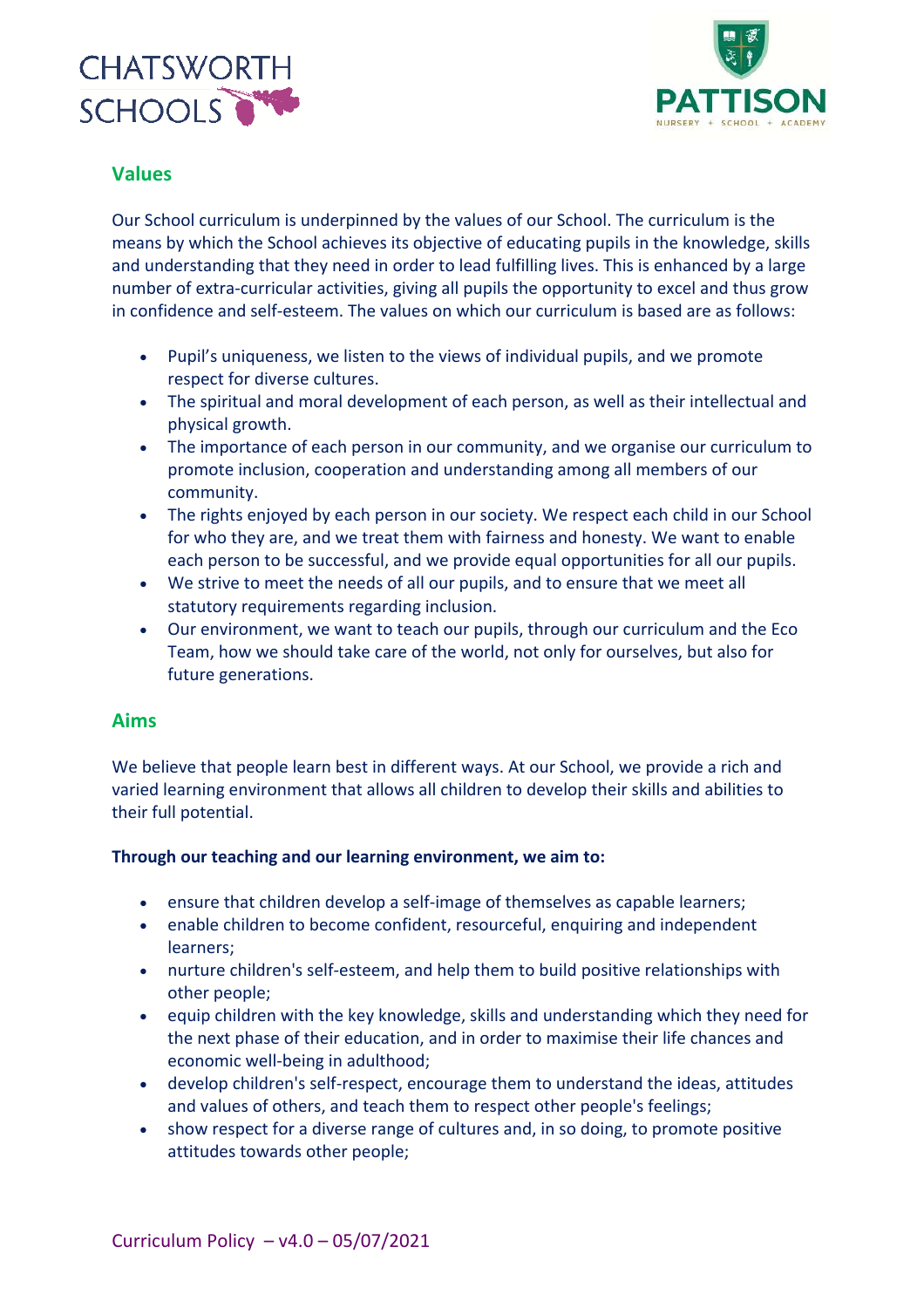



- enable children to understand their community, and help them feel valued as part of it;
- help children grow into reliable, independent and positive citizens;
- We ensure that all pupils are given the opportunity to be healthy, stay safe, enjoy and achieve, make a positive contribution and achieve economic well-being.

In accordance with best practice and, where appropriate, regulatory requirements, it is our School policy to ensure that we supply:

- Full-time supervised education for pupils of compulsory School age (construed in accordance with section 8 of the Education Act 1996), which gives pupils experience in linguistic, mathematical, scientific, technological, human and social, physical, and aesthetic and creative education.
- Subject matter appropriate for the ages and aptitudes of pupils, including those pupils with an EHCP.
- Speaking, listening, literacy and numeracy skills.
- Personal, social and health education , relationships and sex education (age appropriate), which reflects the School's aims and ethos.
- The opportunity for all pupils to learn and make progress.
- The promotion of fundamental British Values to all our pupils
- Adequate preparation of pupils for the opportunities, responsibilities and experiences of adult life.

## **Main Principles**

All pupils, regardless of ability, race, cultural background or gender have a right and entitlement to the highest quality of education we can provide and best suited to their needs. This means that we strive to ensure that: -

- the curriculum has breadth, balance, relevance, differentiation, progression and continuity and coherence;
- the curriculum promotes knowledge and understanding and mastery of intellectual, physical, and interpersonal skills and personal qualities, British values and attitudes;
- there is equality of access for all pupils to academic experiences;
- School must provide appropriate tasks and teaching techniques to support high expectations and appropriate challenges;
- all parents are provided with curriculum information relevant to their child and the curriculum is subject to planned evaluation and review.

## **Essential Skills**

Pattison is committed to providing a curriculum which ensures that all of its pupils acquire and develop skills appropriate to their age and aptitude in the following areas: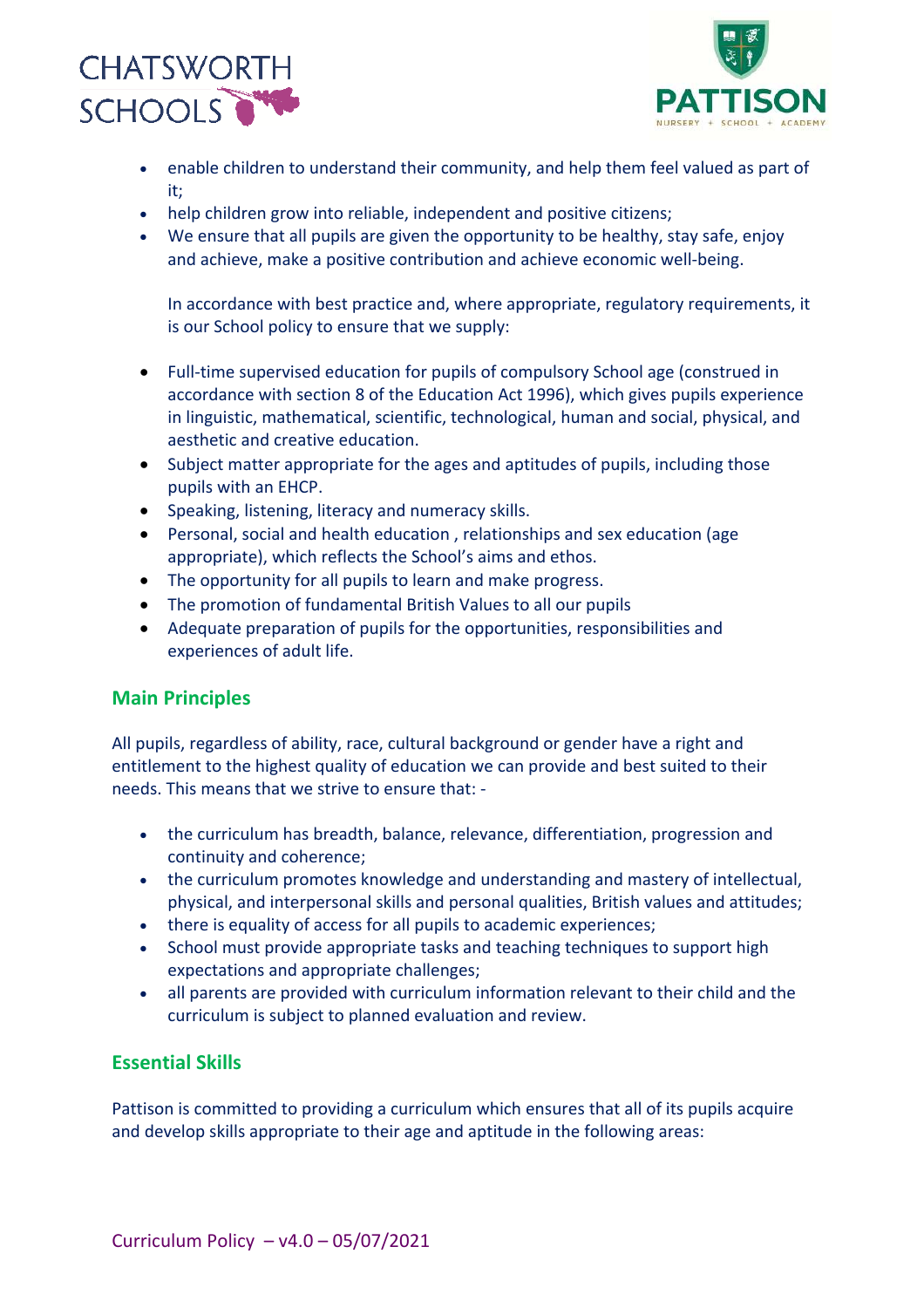



*Linguistic:* (including English and French)

This area is concerned with developing pupils' communication skills and increasing their command of language through listening, speaking, reading and writing.

#### *Mathematical:*

This area helps pupils to make calculations, to understand and appreciate relationships and patterns in number and space and to develop their capacity to think logically and express themselves clearly. Their knowledge and understanding of mathematics should be developed in a variety of ways, including practical activity, exploration and discussion.

#### *Scientific:*

This area is concerned with increasing pupils' knowledge and understanding of nature, materials and forces and with developing the skills associated with science as a process of enquiry: for example, observing, forming hypotheses, conducting experiments and recording their findings.

#### *Technological* (including Art and ICT)

These skills can include information and communication technology (ICT) and developing, planning and communicating ideas.

*Human and Social* (including, Geography, History and Religious Education).

This area is concerned with people and with their environment, and how human action, now and in the past, has influenced events and conditions. The subjects of history, geography are taught separately throughout the School and make a strong contribution to this area. Along with Christianity, other religions are also taught, so children have a broader understanding of the diverse world that they are living in. Political issues are introduced through citizenship and are presented in a balanced manner.

*Physical* (which is supported by an extensive extra-curricular programme in this area).

This area aims to develop the pupils' physical control and co-ordination as well as their tactical skills and imaginative responses, and to help them to evaluate and improve their performance. Pupils should also acquire knowledge and understanding of the basic principles of fitness and health.

In the Prep School, KS1 & 2 children have a weekly PE lesson as well as one term of swimming lessons and 2 terms at the Alan Higgs Sports Centre where they are coached in team sports, as well as short tennis and ball skills. Pupils also take a range of Dance classes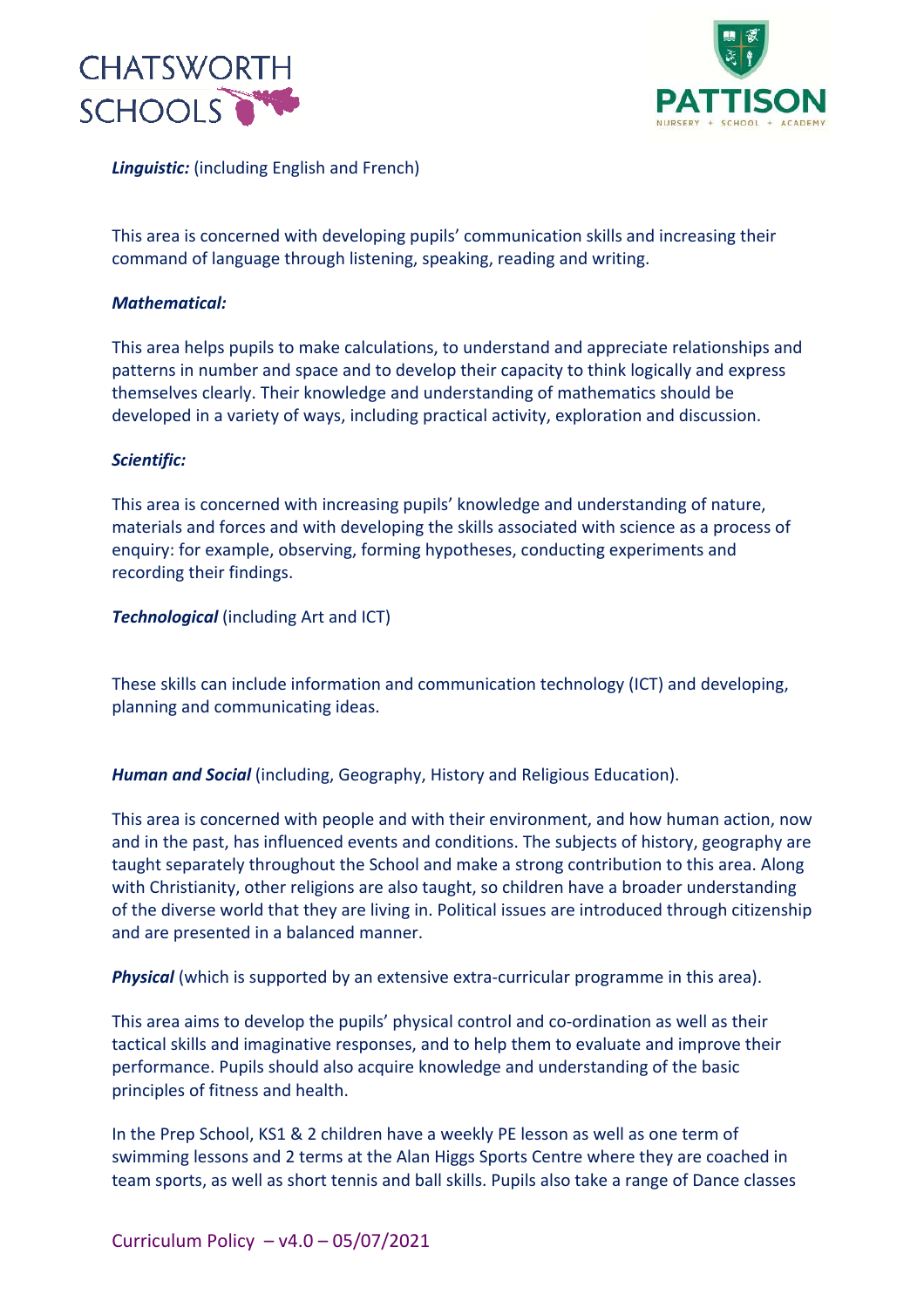



depending on their age, interest and ability, including Ballet, Tap. Gymnastic Dance, Modern Jazz, Freestyle (disco), Street Dance and Musical Theatre (Production). Classes for the younger children may be timetabled in the School day. Older pupils usually have their classes at lunch time or straight after School.

In the Senior School, PE does not appear on the timetable, as all pupils have an individual timetable suited to their interests and ability, e.g. a pupil who has been at School from the age of three will be a competent dancer. Dance classes take place during the 80-minute lunch break, after School and on Saturdays. These include syllabus classes in Ballet, Tap, Modern Jazz, Freestyle (Disco) and Gymnastic Dance as well as non-syllabus or free classes in Commercial, Contemporary, Musical Theatre (Production), Street Dance, Limbering and Fitness.

Those pupils who prefer sport can attend the three sports clubs which are organised at lunchtimes. During the Spring and Summer Terms, the sports club use the gym and squash facilities at the nearby Coventry North Warwickshire Cricket Club.

*Aesthetic and Creative* including, Dance, Drama, Music and Art.

There are aesthetic and creative aspects of all subjects, but some make a particularly strong contribution, including the subjects mentioned above, because they call for personal, imaginative, and often practical, responses. Dance and Music are taught from the Early Years and, like Drama (including the Senior and Junior Drama Clubs) and Art, are taught by our specialist staff.

#### *Relationships and Sex Education:*

Relationships and Sex Education is guided by moral principles and pupils are taught to recognise the values of family life. The policy for the School's Relationships and Sex Education is available to parents. It has regard for the 2019 DfE guidance 'Relationships Education, Relationships and Sex Education (RSE) and Health Education' including their Policy statement published March 2017 and will comply with the RSE Guidance. In accordance with the law, the biological aspects of human reproduction remain compulsory for all pupils, but parents may withdraw their children from any other part of the sex education provided without giving reasons. Recent changes in legislation allow pupils age 15 and over to override their parents' wishes.

#### *Personal, Social, Health, Economic Education (PSHEE) and Citizenship:*

Pattison is committed to providing a comprehensive programme of PSHEE for all its pupils, which is appropriate to their age and needs. Additionally, our programme has particular regard to the protected characteristics set out in the Equality Act 2010 (see our PSHEE Policy for more details). Responsibility for developing and implementing this programme rests with the Head. Each child's PSHEE and Citizenship education informs all aspects of the School day. The form this takes ranges from the way we treat each other to planning lessons based on different cultural heritages.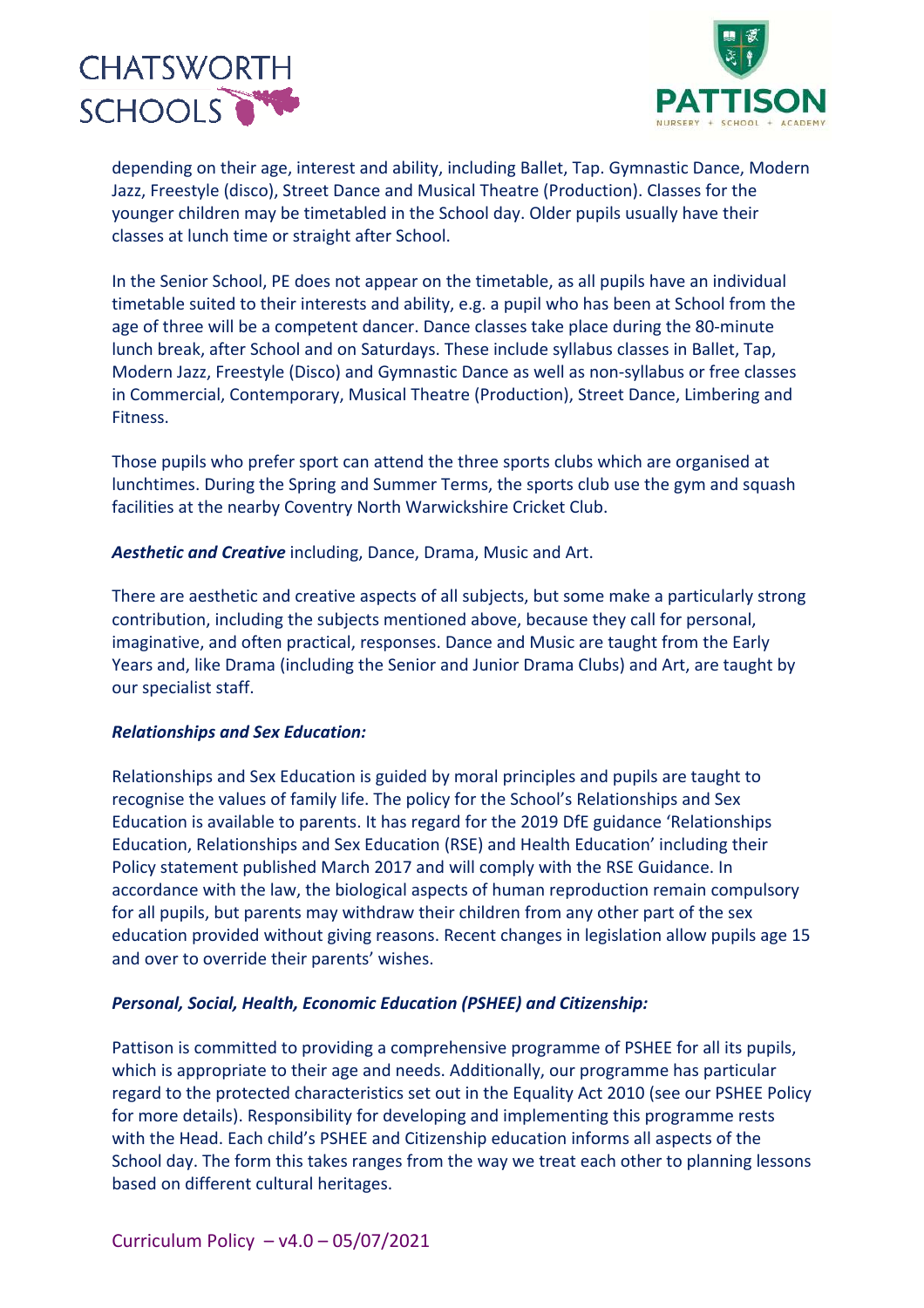



We have a cross-curricular approach to PSHEE, and its associated objectives may be addressed in RE, Circle Time, Drama, Assemblies or other curriculum areas. Our structured play sessions in the Early Years and KS1 are specifically tailored to the needs of the group, from working with a child coping with parallel play to facilitating turn taking and initiation. We 'help children achieve more' by ensuring that all pupils are given the opportunity to be healthy, stay safe, enjoy and achieve, make a positive contribution and achieve economic well-being.

We provide a range of quality opportunities for pupils to take on responsibility in School and make a positive contribution to the School, as School Council Members, Prep School Playground Buddies, Year 9 Dining Hall Helpers for Reception children, House Captains in Year 10 with responsibility for charity fund raising and School Mentors in Year 11.

We also involve ourselves in the local and wider communities, e.g. supporting the Gosford Park Residents Association; taking food donated at our harvest assembly to the Coventry Food Bank; providing the choir for Coventry University's Carol Service, singing at the University Hospital and entertaining the clients at local care homes.

The Year 10 House prefects organise fund raising activities for the House charities with minimal staff input.

As a School, we support various charities including bag packing in M&S for Coventry Children's Boot Fund (supported by Dave Moorcroft OBE) as well as supporting Macmillan, Acorns, the Cancer Ward at the local hospital, Children in Need, Comic Relief, Sport Relief, Plan UK, The Poppy Appeal, etc

#### *Spiritual, Moral, Social and Cultural Development (SMSC):*

In our School, we plan and provide effectively in order to develop pupils' spiritual, moral, social and cultural awareness. Pupils of all faiths and belief systems are encouraged to strive for academic excellence in a spirit of open and shared enquiry, whilst developing their individual potential and qualities of character so they can make a positive contribution to the world. Whilst SMSC is integral to all aspects of our curriculum, PSHEE and religious education make a strong contribution. Pupils are led towards distinguishing right from wrong, to respect the law and towards acting consistently with their beliefs and with a view to the consequences of their own and others' actions. In doing so we positively promote the British core values. In addition, our School:

- leads pupils towards becoming confident and positive contributors to their community and effective users of its services and facilities according to their maturity;
- enables pupils to gain insights into the origins and practices of their own cultures and into those of the wider community;
- takes steps to ensure that the pupils appreciate racial and cultural diversity and avoid and resist racism, and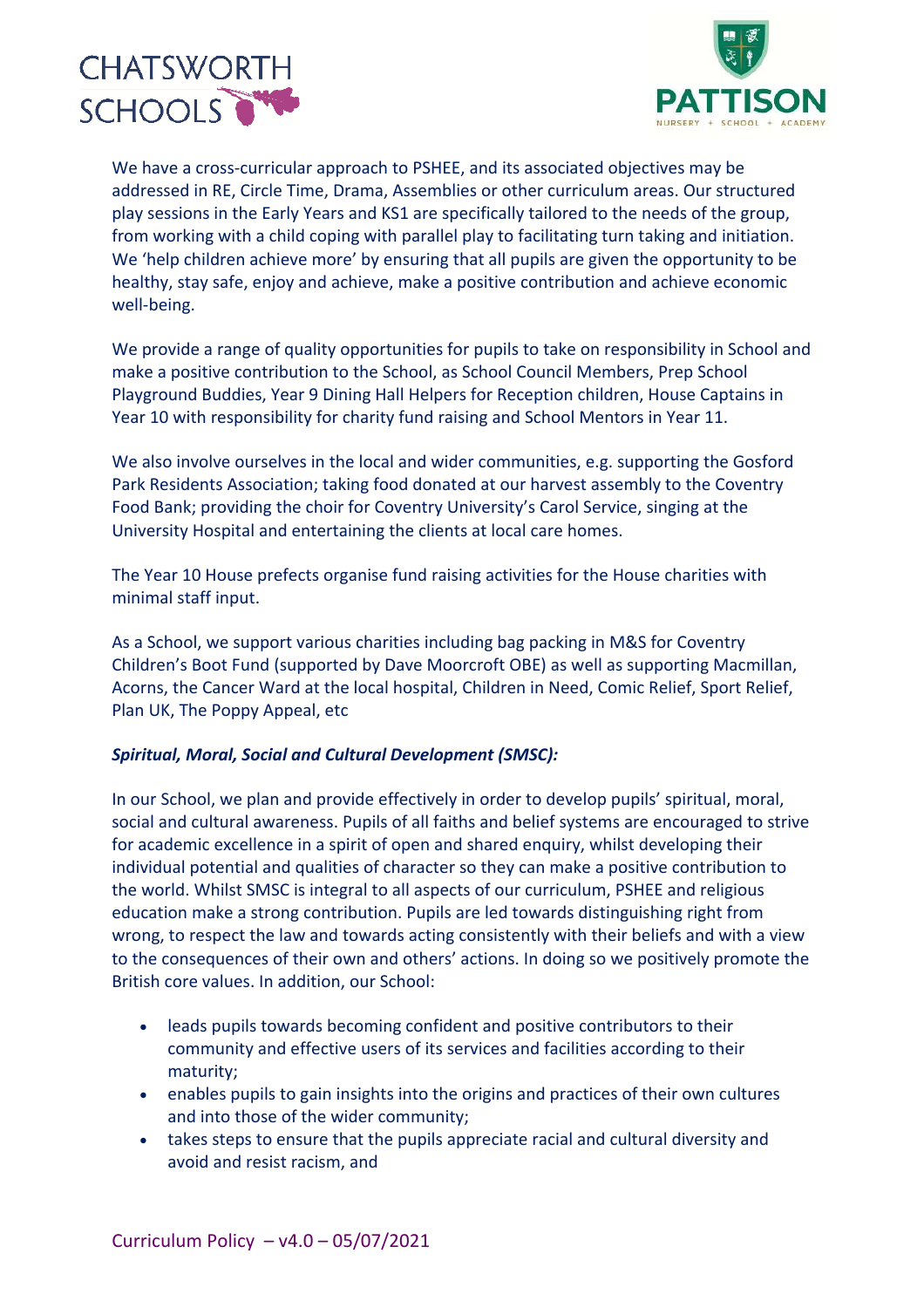



- ensures that pupils are able to understand and respond to risk, for example, risks associated with extremism, new technology (including social networking sites), substance misuse, knives and gangs, personal relationships and personal safety;
- enables pupils to develop their self-knowledge, self-esteem and self-confidence; especially through taking on responsibilities in School and through taking vocational examinations in LAMDA, LCM and IDTA, syllabi, as well as taking part in performances of Music, Dance and Drama, both in-house, in local theatres and competitions;
- encourages pupils to accept responsibility for their behaviour, show initiative and understand how they can contribute to community life;
- provides pupils with a broad general knowledge of public institutions and services in England;
- assists pupils to acquire an appreciation of and respect for their own and other cultures in a way that promotes tolerance and harmony between different cultural traditions;
- encourages pupils to respect the fundamental British values of democracy, the rule of law, individual liberty and mutual respect and tolerance of those with different faiths and beliefs and
- precludes the promotion of partisan political views in the teaching of any subject in the School.

We also take such steps as are reasonably practicable to ensure that political issues are brought to attention of pupils:

- while they are in attendance at School;
- while they are taking part in extra-curricular activities which are provided or organised by or on behalf of the School;
- in the promotion of the School, including through the distribution of promotional material, of extra-curricular activities taking place at the School or elsewhere;
- they are offered a balanced presentation of opposing views. The promotion of partisan political views in the teaching of any subject in Pattison is forbidden by law and we ensure that staff do not promote these within their teaching.

Pattison includes aspects of cultural education in many specific and cross-curricular ways. All pupils are encouraged to develop an awareness of equality of opportunity. We are a nonselective School and entry to all programmes of study is based on academic suitability and appropriateness, regardless of gender, race, disability, sexual orientation, religion or belief. In accordance with statutory requirements the School aims to make the curriculum accessible to all pupils as far as is reasonably practicable. The School has a policy for Special Educational Needs and Disabilities, and an Accessibility Plan. Both are available to parents on request.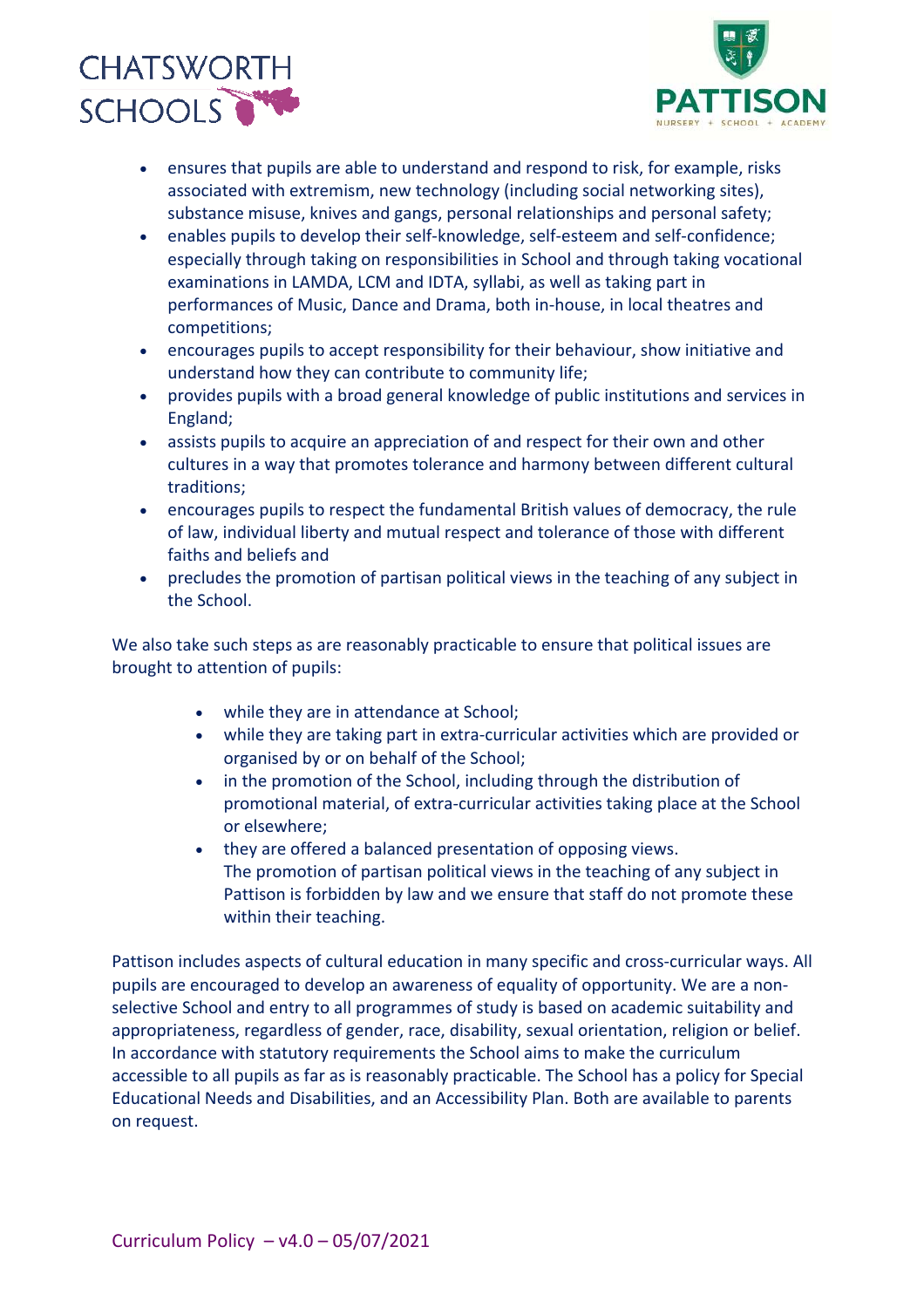



In order to achieve these values, the curriculum will seek to reinforce the following features of Pattison:

- the confidence, talent and high aspirations of its pupils;
- the enquiring atmosphere and enjoyment of discourse which are a prominent feature of Pattison and
- the support given to pupils in and outside the classroom by well-qualified, enthusiastic and knowledgeable staff.

## **How our School actively promotes Fundamental British Values**

We provide positive experiences through planned and coherent opportunities in the curriculum, extra-curricular activities and through interactions with teachers and other adults for our pupils. Our range of artistic, sporting and other cultural opportunities available to pupils through the curricular and extra-curricular programme, enables opportunities for their participation. We plan our, personal, social and health education and citizenship through, tutorials, assemblies and 'circle time' to help our pupils acquire values and skills to enable them to develop independence and choose their path in life. Evidence of our commitment to promoting British values can be seen across the School, including our School website, and other documentation.

We aim for our pupils to understand and appreciate the range of different cultures and faiths in modern democratic Britain. We use our schemes of work and other plans which enable pupils to develop an understanding of public services and institutions and to take their place in modern democratic British society. We provide a range of quality opportunities for pupils to take on responsibility in School and make a positive contribution to the School and the local and wider communities.

In our School, we plan and provide effectively in order to develop pupils' spiritual, moral, social and cultural awareness. Pupils of all faiths and belief systems are encouraged to strive for academic excellence and a spirit of open and shared enquiry, whilst developing their individual potential and qualities of character so they can make a positive contribution to the world. Whilst SMSC is integral to all aspects of our curriculum, PSHEE and religious education also make a strong contribution. Additionally, we ensure the following does not occur at our School:

- including material in lessons which promotes non-democratic political systems rather than those based on democracy, whether for reasons of faith or otherwise;
- teach that the requirements of religious law permit the requirements of English civil or that of criminal law to be disregarded;
- that our lessons suggest to pupils that all religions are wrong and that, therefore, those who follow them are not worthy of respect.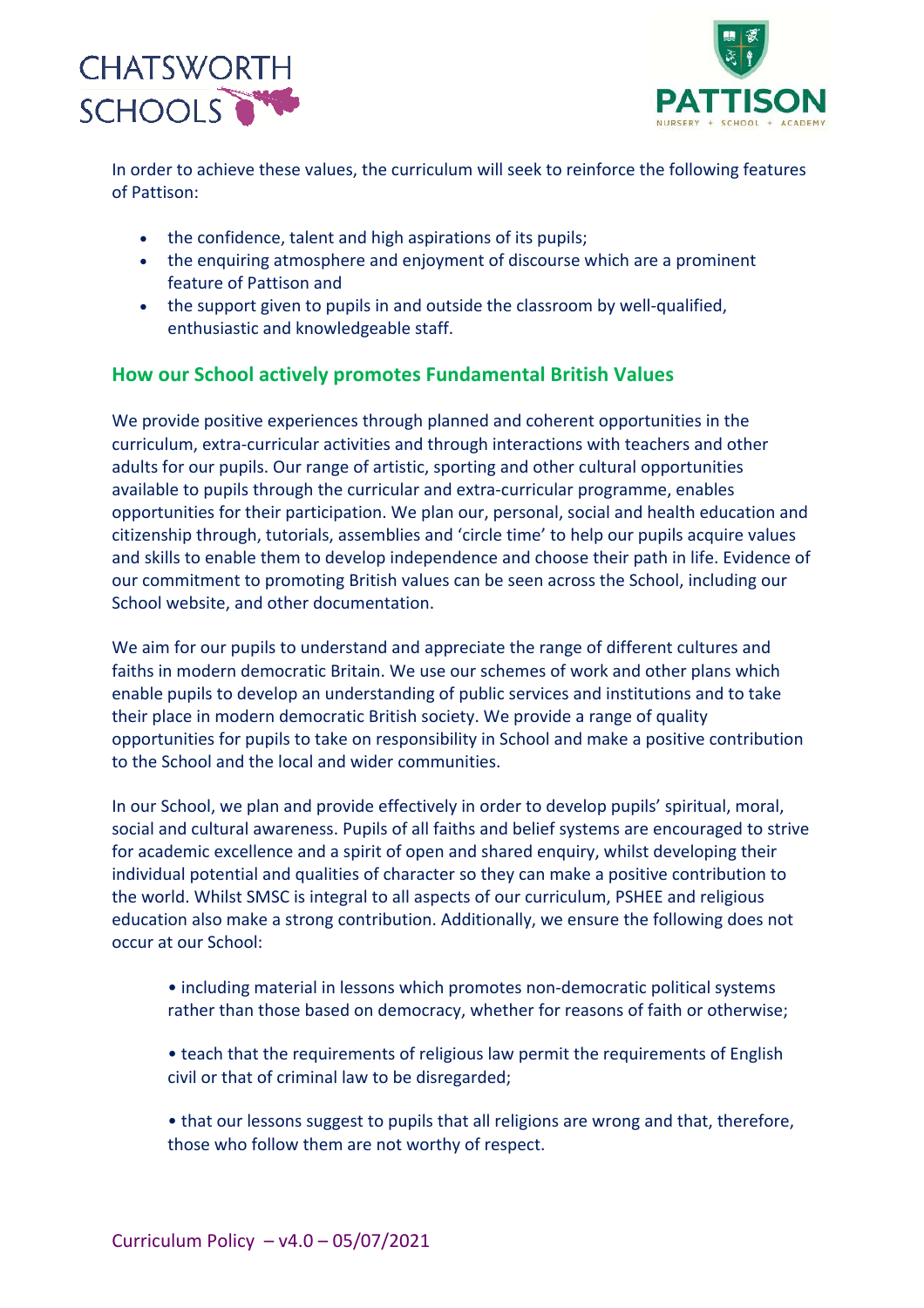



## **Auditing**

We ask ourselves the following questions when auditing our current performance:

- How well are we doing? How do we compare with similar Schools?
- What more should we aim to achieve? What must we do to make it happen?
- When evaluating the quality of the curriculum, we consider:
- The impact of the curriculum on pupils' academic and personal development and in preparing them for the opportunities, choices, responsibilities and experiences of adult life;
- The contribution of the curriculum to the School's particular ethos and aims and the impact on pupils' academic and personal development and well-being;
- How well curriculum planning is supported by appropriate schemes of work, builds systematically upon pupils' prior experience and plans for progression;
- The extent to which the curriculum is enriched by extra-curricular opportunities and through collaboration with other organisations, including, for example, to provide appropriate careers guidance for our senior pupils;
- The views of our pupils, parents and staff;

## **Standards of Attainment**

Each year we analyse the examination results to see how well pupils in our School are achieving, compared to pupils in other Schools. We analyse the statistics to help answer the following questions:

- Do pupils perform better in some subjects than others?
- Are there significant differences between boys' and girls' performances?
- How well are the more able pupils doing, and do enough pupils achieve the higher levels?
- Can we identify any groups of pupils who may be underperforming?
- Can we identify any groups of pupils who are gifted and talented?
- Comparing expectations and estimates with final results.

## **The Learning Environment**

We believe that a purposeful and structured learning environment is essential in promoting high standards. A positive caring environment and culture will promote positive self-esteem and confidence. Organised resources, displays of children's work, stimulating materials and bright, colourful, language enriched and interactive displays all help to provide the Optimal Learning Environment. We try to ensure that all tasks and activities that the children perform are safe. When we plan to take children out of School, we follow Department for Education and HSE advice. We issue a 'one-off' consent form for parents to sign when a child enrols at School and an additional consent form for residential and adventure activities. We provide details of proposed outings for parents' information.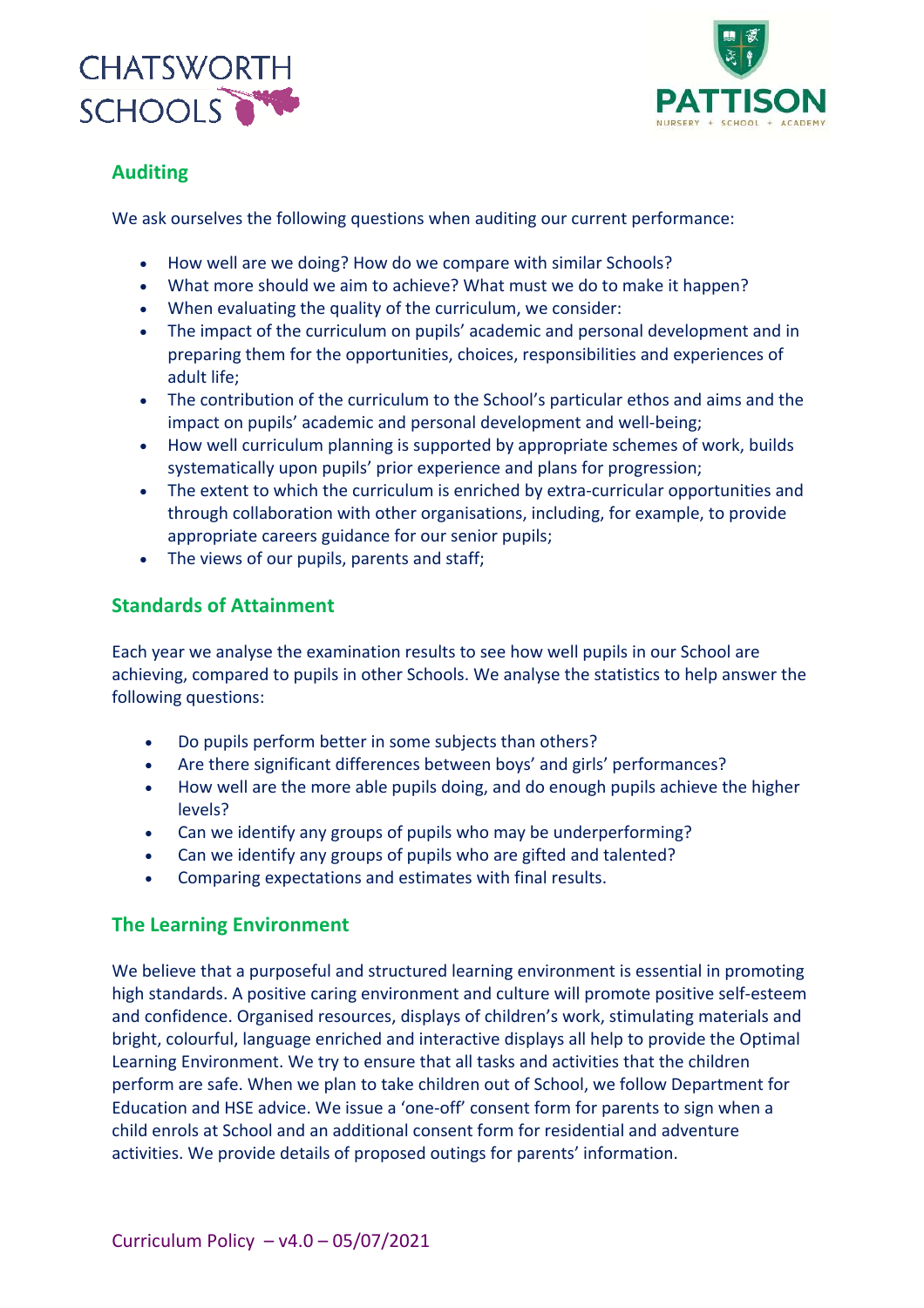



In the Prep School, Teaching Assistants are deployed as effectively as possible. Sometimes, they work with individual pupils and sometimes they work with small groups. Our School is an attractive learning environment. We ensure that all pupils have the opportunity to display their best work at some time during the year. We believe that a stimulating environment sets the climate for learning, and an exciting classroom promotes independent use of resources and high-quality work by the pupils. All our teachers reflect on their strengths and weaknesses and plan their professional development needs accordingly. We do all we can to support our teachers in developing their skills, so that they can continually improve their practice. We conduct all our teaching in an atmosphere of trust and respect for all.

Each of our teachers make a special effort to establish good working relationships with all pupils in the class. We treat the pupils with kindness and respect. We recognise that they are all individuals with different needs, but we treat them fairly and give them equal opportunity to take part in class activities. All our teachers follow the School policy, with regard to discipline and classroom management. We set and agree with pupils the class code of conduct. We expect all pupils to comply with these rules that we jointly devise to promote the best learning opportunities for all. We praise pupils for their efforts and, by so doing, we help to build positive attitudes towards the School and learning in general. We insist on good order and behaviour at all times. When pupils misbehave, we follow the guidelines for sanctions as outlined in our School behaviour policy.

## **Effective Learning**

We acknowledge that people learn in many different ways and respond best to different types of input (visual, auditory and kinaesthetic); we must therefore deliver teaching in different ways to address the needs of all our learners. We take into account the different forms of intelligence (for example, mathematical/logical, visual/spatial, interpersonal and musical) when planning our teaching.

We ensure the best possible environment for learning by developing a positive atmosphere where pupils feel safe and feel they belong, where they enjoy being challenged, but where they enjoy learning, and know that they will succeed (because they know the challenge will have been set at the right level). We provide 'brain breaks' at various points in the lesson to refocus children's attention, and make sure that the children have access to drinking water. All teaching is structured to maximise learning opportunities and lessons are planned in accordance with the following principles:

- to connect the learning with previous work;
- to give learners the 'big picture' of the whole lesson;
- to explain the learning objectives, and why the lesson is important;
- to present the information in a range of styles;
- to allow opportunities for the pupils to build up their own understanding through various activities;
- to review what has been learnt, and so increase recollection;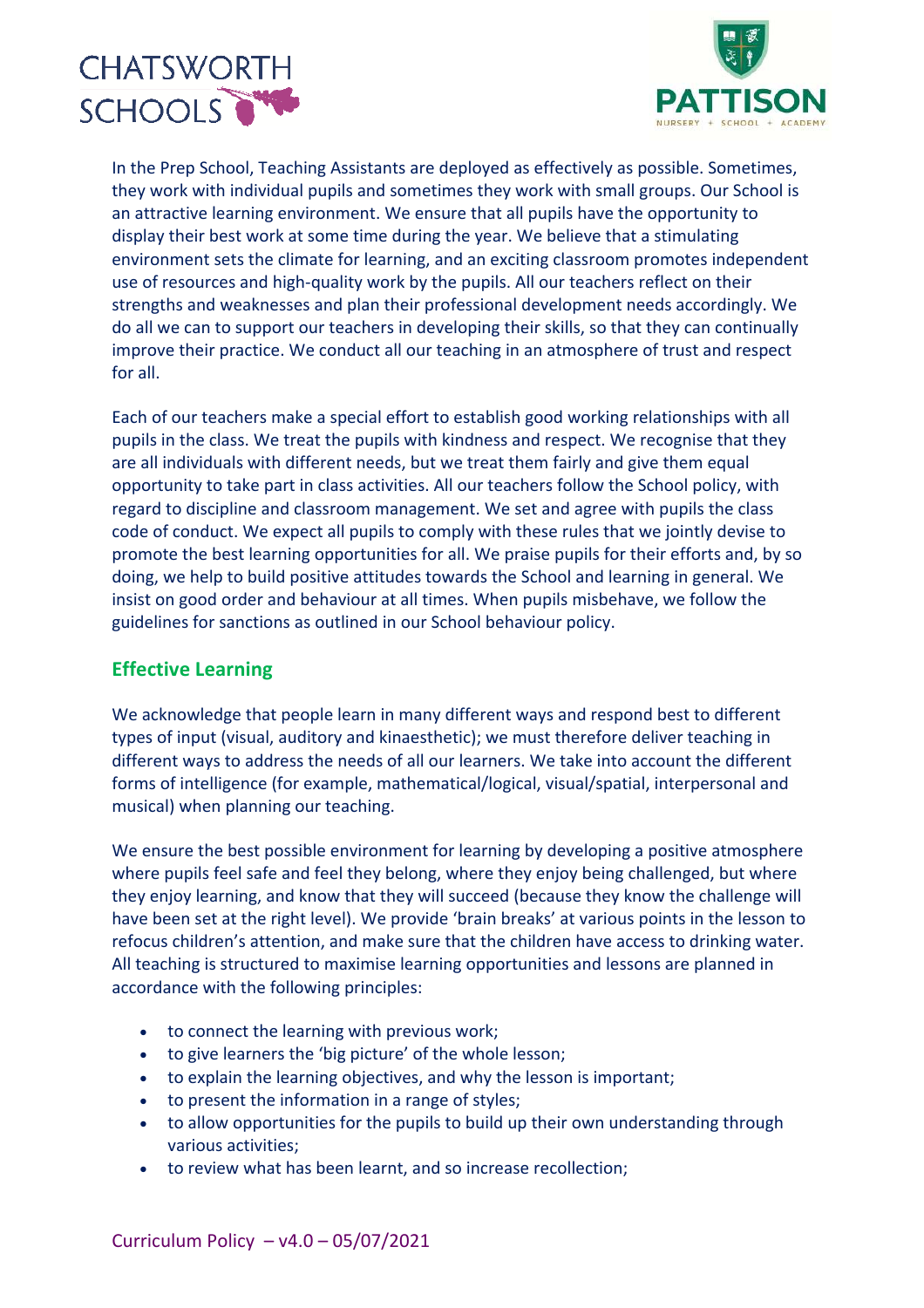



- to provide feedback, celebrating success and reviewing learning strategies;
- to outline the next step in the learning before moving on.

We offer opportunities for children to learn in different ways. These include:

- investigation and problem-solving;
- research and discovery;
- group work, paired work, independent work and whole-class work;
- asking and answering questions;
- use of ICT and digital technology
- fieldwork and visits to places of educational interest;
- creative activities;
- using a variety of multimedia resources and responding to musical or recorded material;
- debates, role-plays and oral presentations;
- participation in physical activity, especially dance but also sporting activities including swimming, PE and organised team games at the local sports centre for younger pupils, and for senior pupils sports activities, including the use of the gym and squash courts at the local cricket club, as well as a weekly sports and fitness sessions.

We encourage children to take responsibility for their own learning, to be involved as far as possible in reviewing the way they learn, and to reflect on how they learn – what helps them learn, and what makes it difficult for them to learn. Assessment and marking are an integral part of the teaching and learning process. As outlined in the Assessment and Marking Policy, informal formative assessment (Assessment for Learning or AfL) takes place continuously in the classroom and comprises of:

- effective teacher questioning;
- observations of learning;
- analysing and interpreting evidence of learning to inform future planning;
- sensitive and positive feedback to pupils;
- individual target setting: SMART (specific, measurable, achievable, realistic and time constrained);
- pupils understanding how well they are doing and how they can improve.

Effective teaching: When we are teaching, we focus on motivating all the children, and building on their skills, knowledge and understanding of the curriculum, so that they reach the highest level of personal achievement. The purpose of the teaching at Pattison:

- enables pupils to acquire new knowledge and make progress according to their ability so that they increase their understanding and develop their skills in the subjects taught;
- fosters in pupils the application of intellectual, physical or creative effort, interest in their work, and the ability to think and learn for themselves;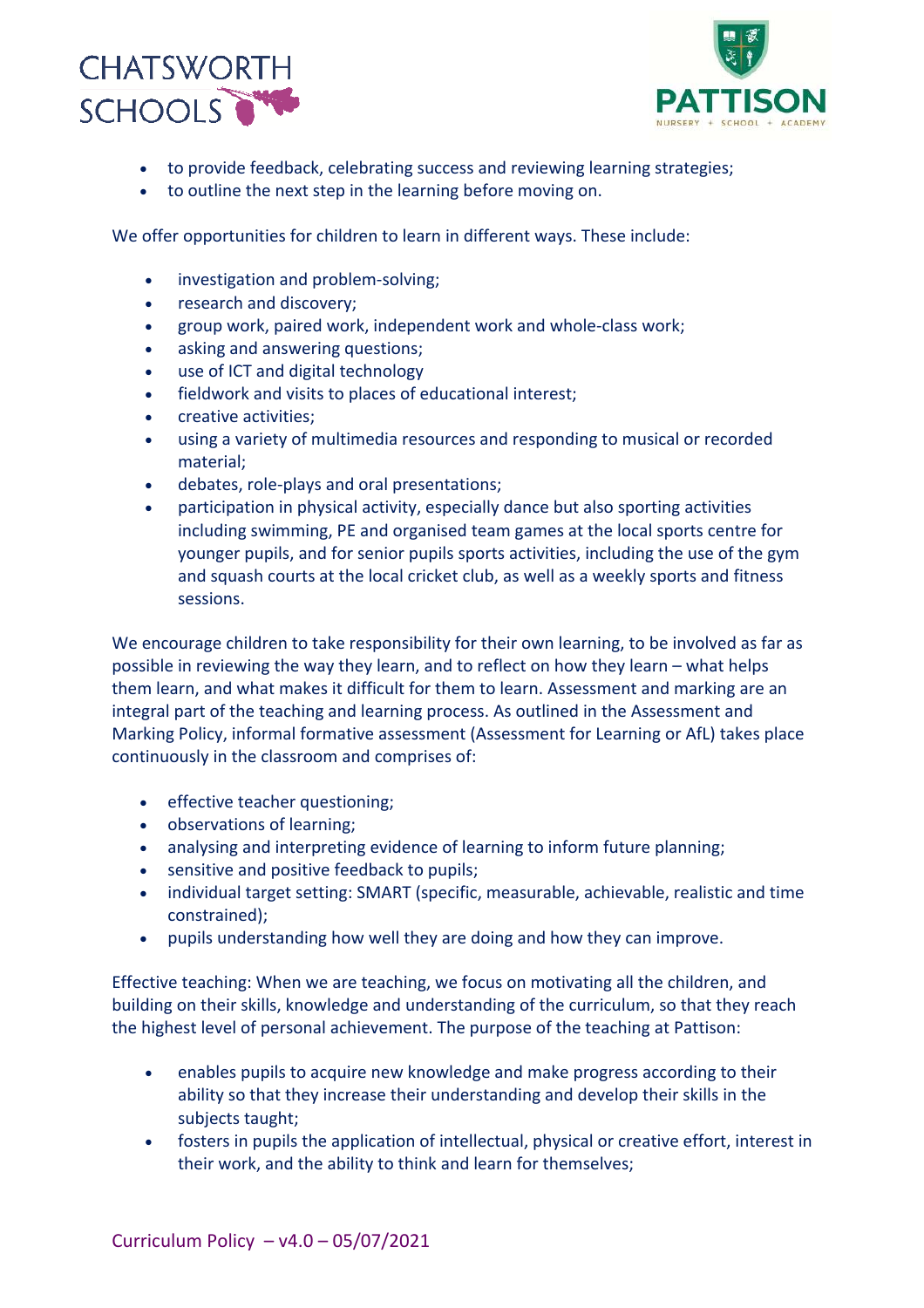



- involves well planned lessons and effective teaching methods, activities and management of class time;
- shows a good understanding of the aptitudes, needs and prior attainments of the pupils, and ensures that these are taken into account in the planning of lessons;
- demonstrates appropriate knowledge and understanding of the subject-matter being taught;
- utilises effectively classroom resources of an adequate quality, quantity and range;
- demonstrates that a framework is in place to assess pupils' work regularly and thoroughly and use information from that assessment to plan teaching so that pupils can progress; and
- utilises effective strategies for managing behaviour and encouraging pupils to act responsibly.

We also ensure that pupil performance is evaluated internally and, where appropriate, by the following internal and external examinations:

- EYFS Profile and tracking
- EYFS WELLCOMM screening up to 70 months all children assessed on arrival and then as appropriate for each individual child.
- NFER Baseline Assessment
- Phonics Screening Test Year 1
- Year 1 & 2 NFER Test Suite 2
- SATs taken at end of Key Stage 1
- NFER Test Suite 2 for Years 3, 4 & 5
- SATs taken at end of Key Stage 2
- Formal exams in all GCSE subjects in June for years 7 to 9
- Formal exams in all GCSE subjects in November and June for years 10 & 11
- GL CATs Year 4, 7 (Pupils joining the senior after Year 7 take CATs on arrival)
- Year 1 teacher assessment
- Year 1 to 6 end of unit tests in Abacus Maths (Active Learn)
- Year 1 to 6 end of unit self-assessment in Literacy
- End of unit/topic tests in Senior School
- On-going teacher assessment: Observation in lessons, asking questions to individual children, assessment of work. Regular class tests
- LAMDA up to Grade 8: the Communication Award starting in the Reception Staff, Verse and Prose, Acting, Choral Speaking, and Musical Theatre
- LCM: Singing
- IDTA: Ballet, Tap, Modern Jazz, Freestyle (disco) and Gymnastic Dance.
- Associated Board Royal School of Music: Piano
- London College of Music: Singing and Musical Theatre.

Teachers make on-going assessments of each child's progress, and they use this information when planning their lessons. It enables them to take into account the abilities of all their children. Our prime focus is to develop further the knowledge and skills of all our children. We strive to ensure that all tasks set are appropriate to each child's level of ability. When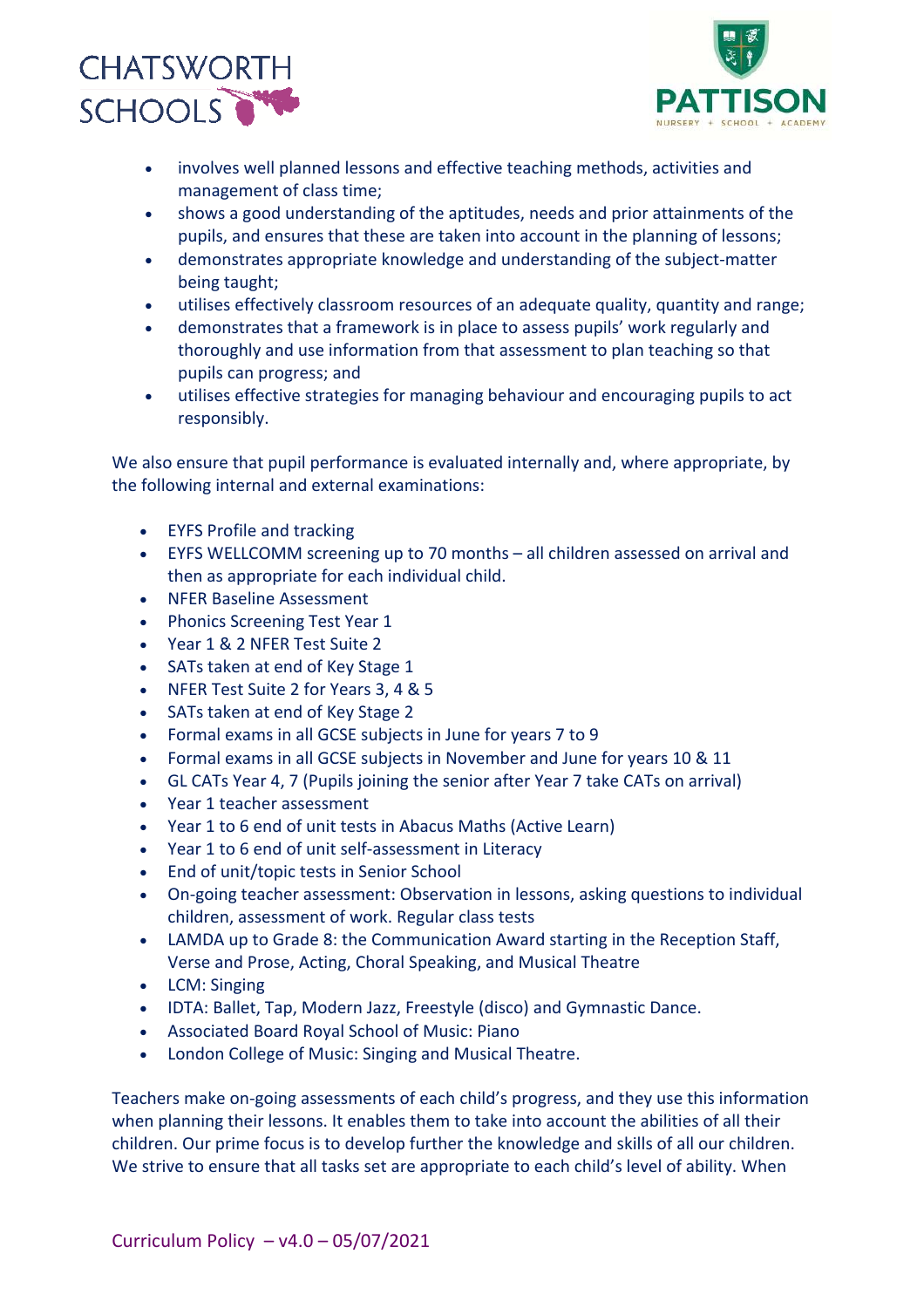



planning work for children with special educational needs, we give due regard to information and targets contained in the children's Individual Education Plans (IEPs). Teachers modify teaching and learning as appropriate for children with disabilities. We value each child as a unique individual, and teachers are familiar with the relevant equal opportunities' legislation covering race, gender and disability. We will strive to meet the needs of all our children, and to ensure that we meet all statutory requirements related to matters of inclusion.

We set academic targets for the children, and we share these targets with children and their parents. We regularly review the progress of each child keeping parents informed and set revised targets as is appropriate. We plan our lessons with clear learning objectives. We are guided by the National Curriculum. Our lesson plans contain information about the tasks to be set, the resources needed, and the way we assess the children's work. We evaluate all lessons, so that we can modify and improve our future teaching.

Our classrooms are attractive learning environments. We change displays on a regular basis so that the classroom reflects the topics studied by the children. We ensure that all children have the opportunity to display their best work at some time during the year. In the Prep School all classrooms have a range of dictionaries and of both fiction and non-fiction books, as well as displays relating to literacy and mathematics. We also use displays as learning prompts for the children. We believe that a stimulating environment sets the climate for learning, and that an exciting classroom promotes the independent use of resources, which results in high-quality work by the children.

## **Organisation and Planning**

Over the three terms of the academic year, each child has the opportunity to experience the full range of National Curriculum subjects. In our curriculum planning we highlight these areas, so that the children's progress can be identified and monitored. All subject areas contribute to a child's progress in these skills. Our School believes that all children need to make good progress in these skill areas in order to develop to their true potential

## **We plan our curriculum in three phases:**

#### **Long-Term Plans**

Our schemes of work, give an overview of what content of the curriculum will be taught with teachers extracting from the appropriate year groups curriculum that which they aim to cover. Staff are responsible for ensuring that long term and medium-term plans are in place to enable children's skills, knowledge and understanding to develop progressively. Assessment strategies are built in.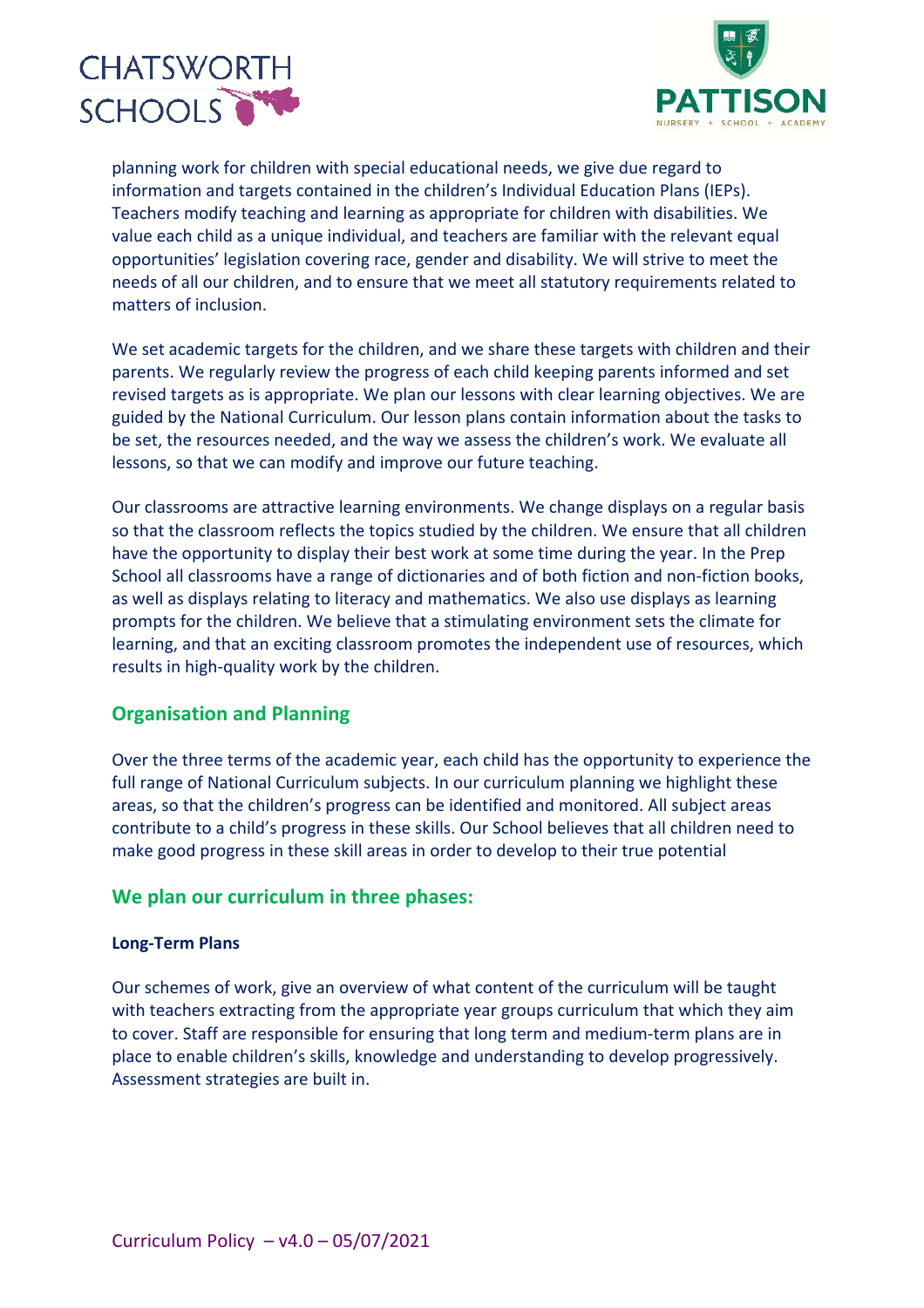



#### **Medium-Term Plans**

This indicates WHEN the material will be delivered and is prepared from the Scheme of Work in response to individual group needs. This includes teaching objectives and resources.

#### **Short-Term Plans**

Short term plans are on a weekly basis which detail the learning objectives, strategies, activities and identify the resources we are going to use in the lesson. These plans are concerned with HOW material is taught and with the details of delivery. There is a section for "Evaluation". Some year groups, especially Early Years, may additionally do daily planning.

When teaching we focus on motivating the pupils and building on their skills, knowledge and understanding of the curriculum, so that they reach the highest level of personal achievement. We use the School curriculum plan to guide our teaching. This sets out the aims, objectives and values of the School and details what is to be taught to each year group. These are reviewed annually and may be subject to change.

We base our teaching on our knowledge of the pupils' level of attainment. Teachers make on- going assessments of each pupil's progress, and they use this information when planning their lessons. It enables them to take into account the abilities of all their pupils. Our prime focus is to develop further the knowledge and skills of the pupils. We strive to ensure that all tasks set are appropriate to each pupil's level of ability.

When planning work for pupils with special educational needs we give due regard to information and targets contained in the pupils' Individual Education Plans (IEPs). Teachers modify teaching and learning as appropriate for pupils with disabilities. We value each child as a unique individual, and teachers are familiar with the relevant equal opportunities legislation covering race, gender and disability. We strive to meet the needs of all our pupils, and to ensure that we meet all statutory requirements related to matters of inclusion. We have high expectations of our pupils, and we believe that their work here at Pattison should be of the highest possible standard they can achieve.

## **Time Allocation**

The timetable is constantly under review and is subject to changes in staff and in staff responsibility. For details of time allocation, and staffing responsibilities, please refer to the Curriculum Plan.

## **The Early Years Foundation Stage (EYFS)**

The Foundation Stage, which in our School covers the development of children between the ages of two and five years, is based on four main principles namely: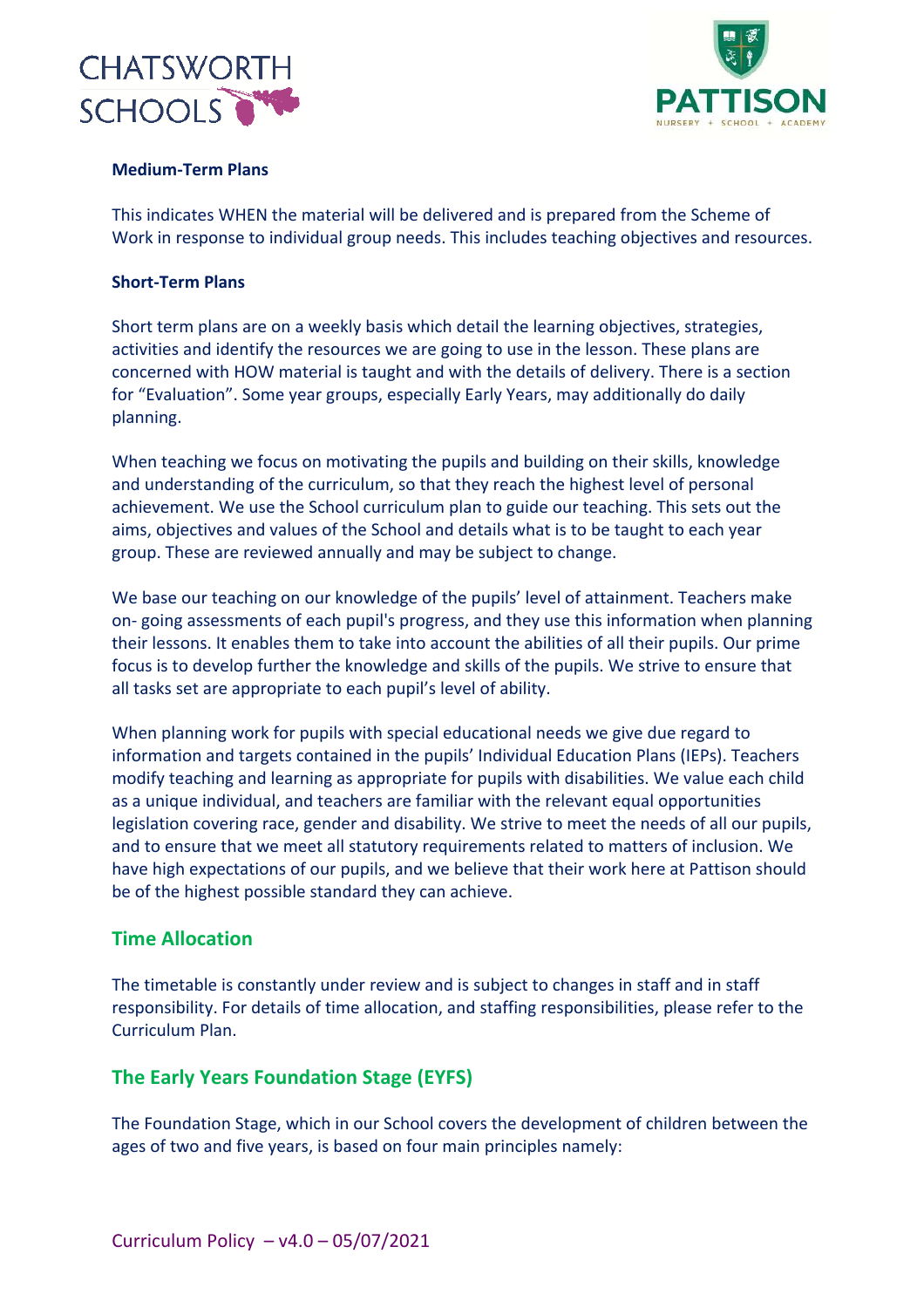



- A Unique Child
- Positive Relationships
- Enabling Environments
- Learning and Development

Play underpins the delivery of the EYFS Curriculum. We use the document "Development Matters in the Early Years Foundation Stage" to inform planning in the Nursery and Reception classes. Our curriculum for the EYFS reflects the areas of learning identified in the Early Learning Goals from the *Early Years Foundation Stage Profile Handbook*.

Our pupils' learning experiences enable them to develop competency and skill across all the learning areas. We aim to create an attractive, welcoming and stimulating learning environment that encourages children to explore, investigate and learn through first-hand experience. Activities are planned for both inside and outside learning. Continuous provision in the EYFS includes water, tactile, sand and creative workshops, ICT, Numeracy activities, drawing, writing and cutting areas and reading and role-play areas. We believe that learning is holistic and none of the mentioned areas of learning can be delivered in isolation from the others. All areas are delivered through a balance of adult-led and child-initiated activities. One experience may provide children with opportunities to develop a range of competencies, skills and concepts across several areas of learning. Each area of learning works towards a number of relevant Early Learning Goals, which most children are expected to achieve by the end of the EYFS.

## **Children with Special Educational Needs and Disabilities (SEND)**

#### Inclusion within the Curriculum:

Our curriculum is well planned for each age group and key stage and ensures that pupils of all abilities, including those with special educational needs and/or disabilities are able to acquire knowledge and understanding, develop and practice new skills, and make progress in a range of areas of learning. It is possible that some pupils in possession of an EHC plan cannot be accommodated at Pattison College due to their needs being beyond the resources available, requiring greater readjustment than is possible. Where possible, this will form part of discussions during the admissions process.

We design our curriculum to ensure that it is as broad as possible, well balanced and covers all the required areas of learning. If we think it necessary to modify our curriculum and teaching to meet the needs of individual pupils, then we do this only after their parents have been consulted.

If a child has a special need, our School complies with all legislative and best practice requirements to meet these individual needs. If a child displays signs of having special needs, this is referred to the Head who seeks appropriate advice. We not only provide additional resources for children with learning difficulties and/or disabilities but where appropriate, such as a visual timetable, we use these resources with all our children as they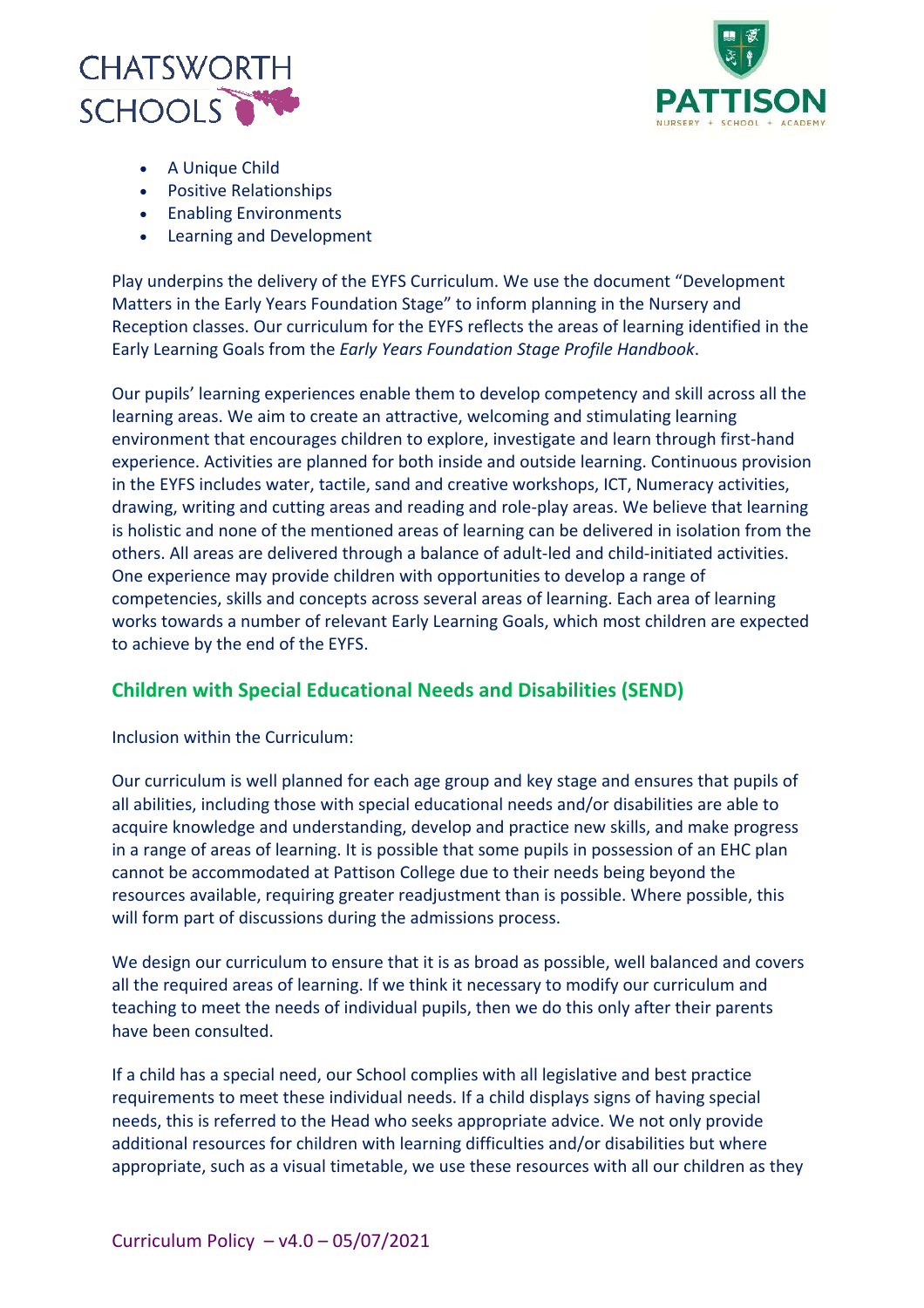



can often benefit from them. This includes providing an individual learning programme (IEP) which is reviewed on a regular basis. The provision in this respect is coordinated by the SENCO.

## **The School meets with parents on a regular basis to see how we can work together, involving other agencies if appropriate, and setting targets to support their child's progress.**

However, some pupils in our School have other disabilities. We are committed to meeting the needs of these pupils, as we are to meeting the needs of all groups of pupils within our School. The School complies fully with the requirements of the Equality Act 2010. All reasonable steps are taken to ensure that these pupils are not placed at a substantial disadvantage compared to non-disabled pupils. Teaching and learning is appropriately modified for pupils with disabilities. For example, they may be given additional time to complete certain activities

## **English as an Additional Language (EAL)**

We are committed to providing pupils with the necessary support and teaching who require English as an additional language. Where this is required, an appropriate programme will be implemented. Please see the English as an Additional Language Policy.

## **Expectations of Staff**

Staff are expected to actively promote the curriculum aims by:

- having high expectation of pupils.
- employing a variety of learning and teaching methods.
- ensuring that pupils are enabled to access the curriculum and given opportunities to be successful.
- delivering lessons which build upon previous experience, providing continuity and progression.
- providing learning opportunities which offer depth and challenge and motivate and inspire children.
- involving children in the process of learning, by discussing work, giving regular formative feedback through discussion, assessment and marking, negotiating targets and encouraging children to evaluate their personal achievements.
- developing pupils' skills to become independent learners.
- encouraging, reward and value achievement and effort, both formally and informally, through praise in the learning environment.
- working in partnership with children, staff and parents to achieve shared goals.
- keeping parents/carers regularly and fully informed about the progress and achievements of their children through reports and parents' evenings.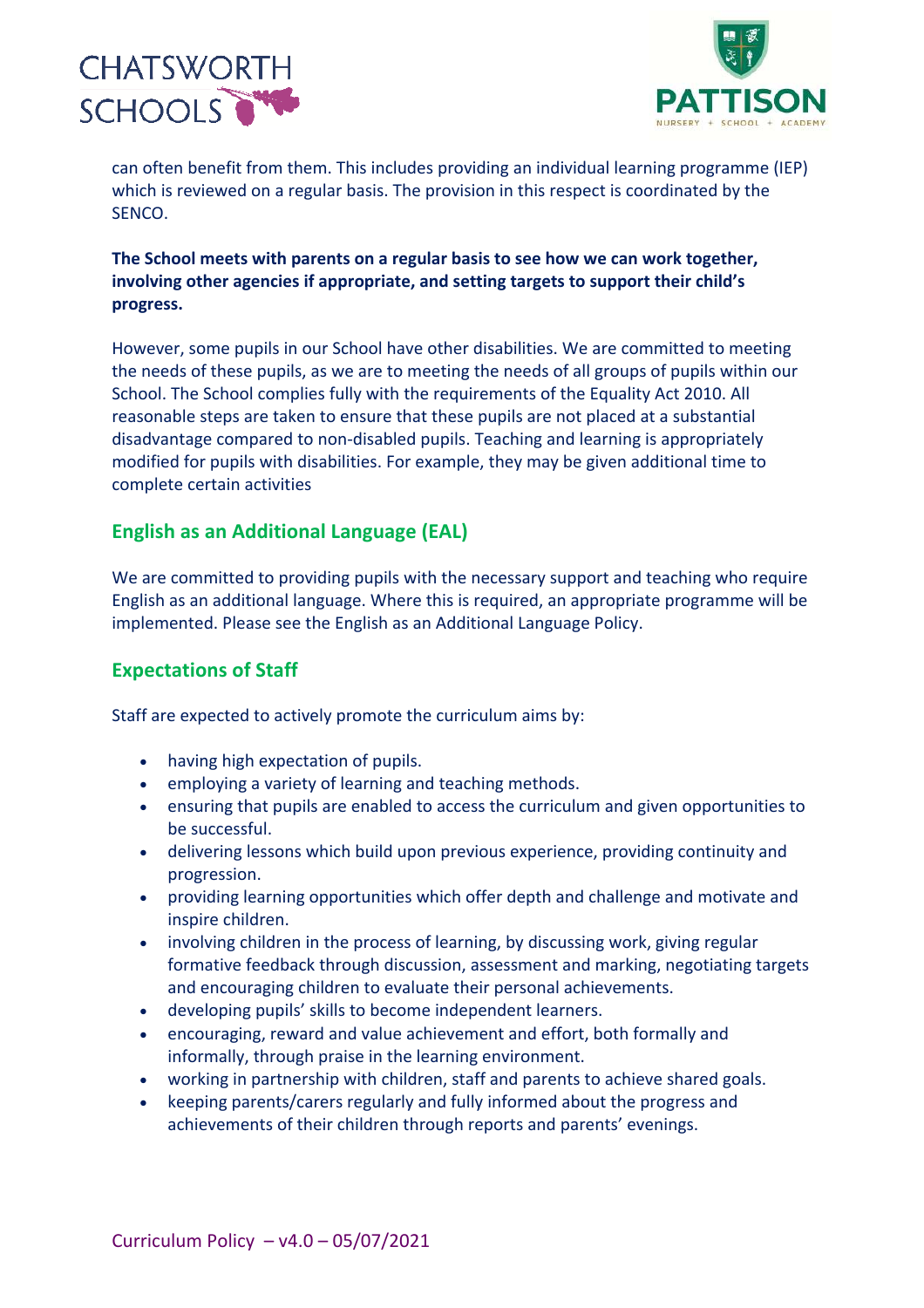



In our School the most important role of teaching is to promote learning in order to raise pupils' achievement. For us, teaching includes lesson planning, the implementation of plans, as well as marking, assessment and feedback. It also includes support and intervention strategies.

In assessing the quality of the teaching in our School we take account of the evidence of pupils' learning, achievements and progress over time. When evaluating the quality of teaching in our School, we consider how successful the teaching is in promoting the learning, progress and personal development for every pupil by:

- extending the previous knowledge, skills and understanding of all pupils in a range of lessons and activities over time;
- enabling pupils to develop skills in reading, writing, communication and mathematics;
- enthusing, engaging and motivating pupils to learn;
- using assessment and feedback to support learning and to help pupils know how to improve their work;
- differentiating teaching, by setting suitably challenging activities and providing support for pupils of different abilities, including the most able and disabled pupils and those who have special educational needs, so that they can all learn well and make progress;
- enabling pupils to apply intellectual, physical or creative efforts and develop the skills to learn for themselves and setting high expectations;
- setting appropriate homework:
- using well-judged and effective teaching methods, deploying appropriate resources, managing class time and drawing on good subject knowledge and expertise to encourage pupils to make good progress and
- managing instances of poor or disruptive behaviour.

We use Lesson Observations by colleagues and teacher self-evaluation which takes account of:

- how well challenging tasks are matched to pupils' learning needs and successfully engage all pupils in their learning;
- how well pupils understand how to improve their learning as a result of frequent, detailed and accurate feedback from teachers following assessment of their learning;
- pupils' attitudes to learning, behaviour and relationships in the classroom and
- the promotion of pupils' spiritual, moral, social and cultural development.

Direct observation **must** be supplemented by a range of other evidence to enable inspectors to evaluate the impact that teaching has had on pupils' learning. Such additional evidence should include:

• observing some lessons jointly with senior staff before discussing them with the teacher who has been observed;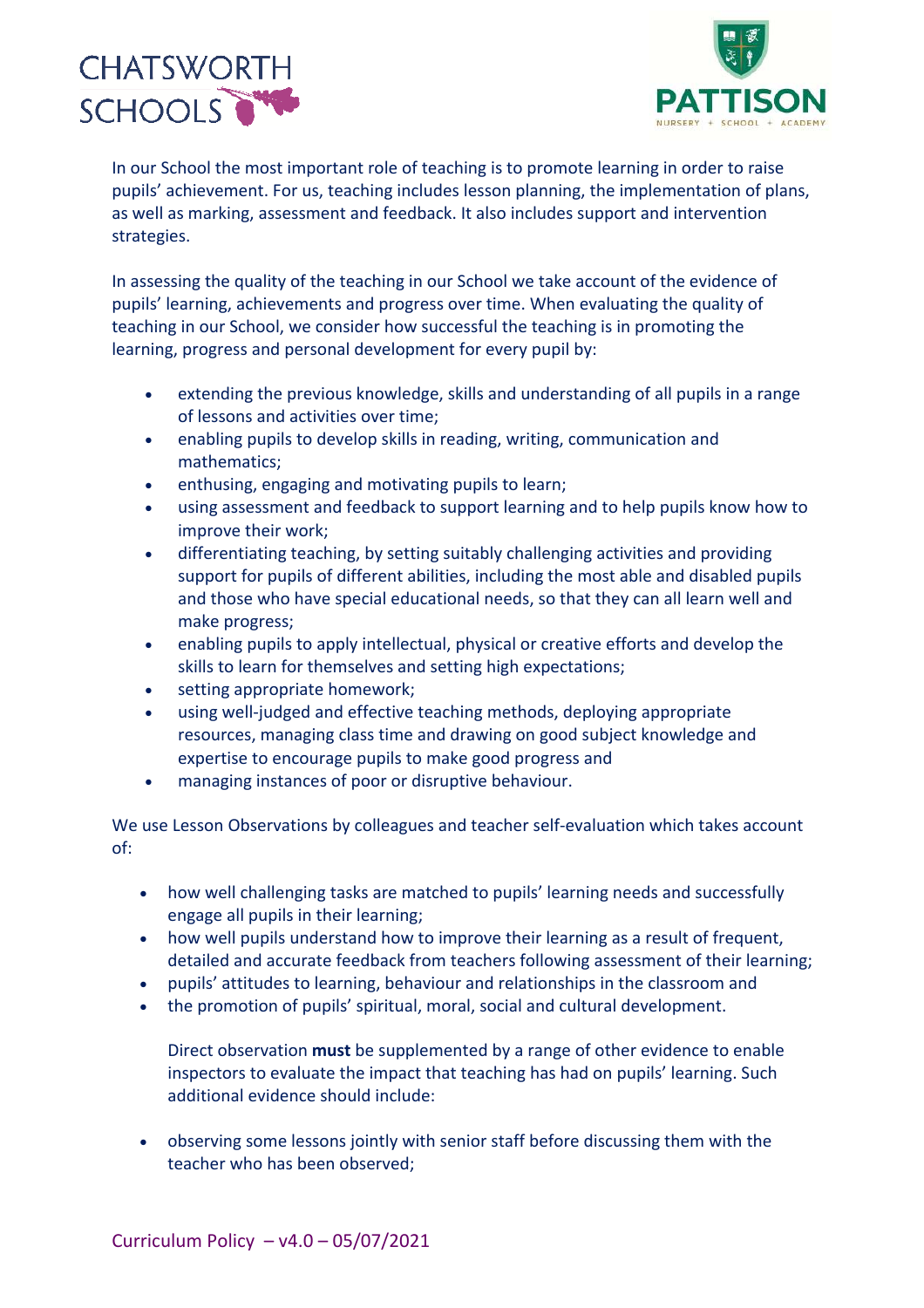



- discussing with pupils the work they have done and their experience of teaching and learning over longer periods;
- discussing teaching and learning with staff;
- taking account of the views of pupils, parents and carers, staff and placing authorities, where appropriate;
- taking account of the School's own evaluations of the quality of teaching and its impact on learning and
- scrutinising the standard of pupils' work, noting:
- how well and frequently marking and assessment are used to help pupils to improve
- their learning o the level of challenge provided.

## **Subjects Offered**

We take GCSEs in the following traditional subjects which are taught at all key stages:

English Language, Mathematics, Science (2 GCSEs), Geography, History, French (from Y5) and English Literature (from Y7).

**ICT** is examined in Year 11. Year 10 has started an IT BTech course.There are computers in the Early Years classrooms and Key Stage 1 and 2 where staff use online resources in the classroom. There is a suite of laptops in the Senior School available for all subjects to use.

**Art** is taught from Year 1 to 10 by the Senior School art teacher but is not taken, at present, as a GCSE.

in Y10 keep a portfolio of work to enable them to continue with art post-16. Local colleges and sixth forms are keen to take our pupils having seen the standard of their work .

**Music**, especially singing, is taught from Early Years to Year 10. The Junior and Senior School choirs take part in local festivals and inter School competitions with great success, as well as performing in School productions and concerts in the area. The choirs are frequently invited to sing at charity events, Coventry University Carol Service, the ISA conferences as well as at School concerts.

Group Recorder lessons are taught from Year 2 in a lunch hour, for those who want to learn. **Private tuition** is available in piano, singing and guitar from Year 3.

Non examined subjects include PSHEE, RSE, Citizenship, Culture (Ys7 & 8) and RE. Careers is taught as part of the PSHEE work from Y7.

**Speech and Drama** is taught from the Reception Class with pupils taking exams in LAMDA Verse and Prose, Acting and Choral Speaking, depending on their age. There are also extremely keen after School Junior and Senior Drama Clubs.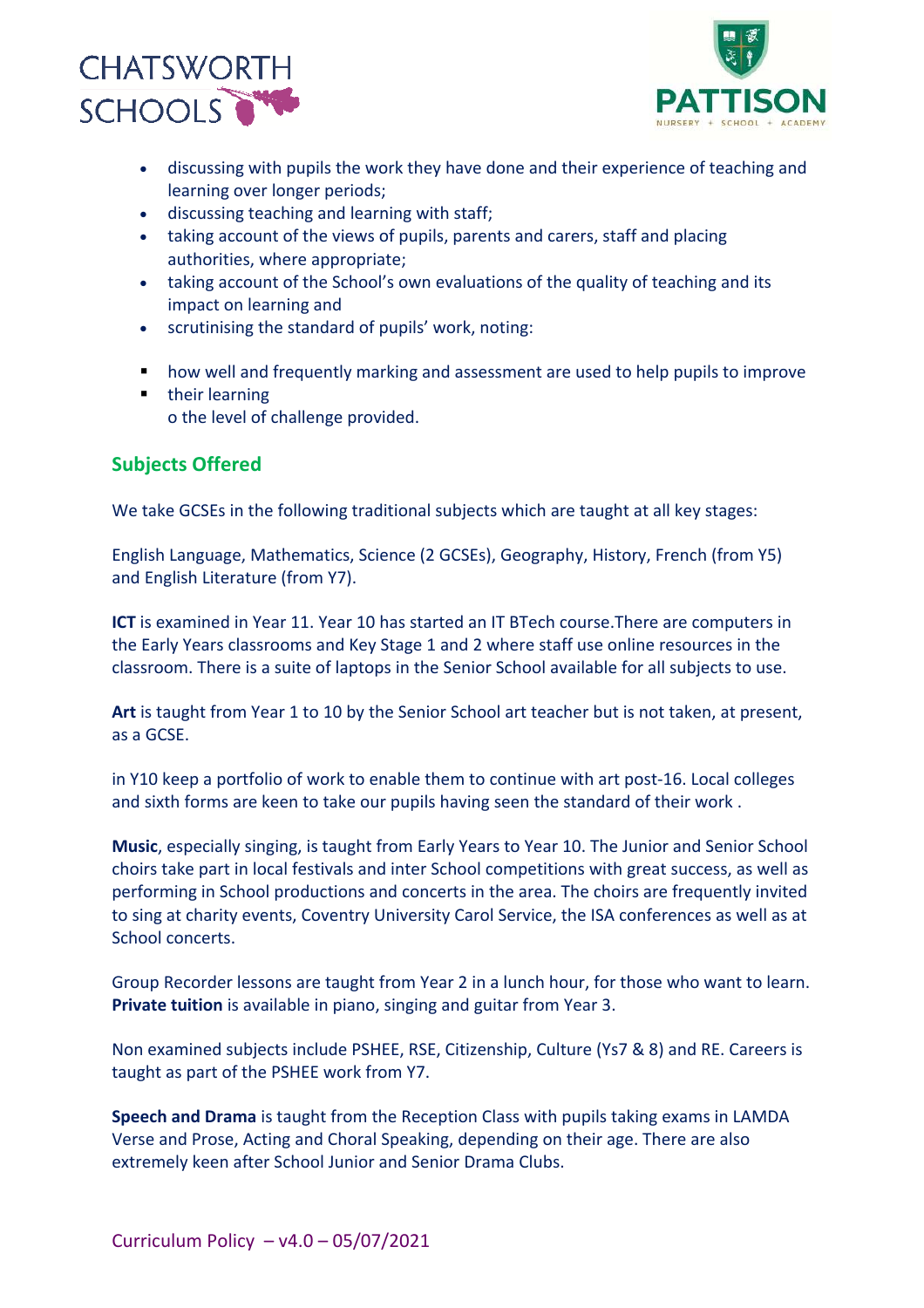



**Dance** is an important part of what is on offer at Pattison. See page 4 "Physical".

**Disapplication:** In accordance with the law Pattison has the right to respond to individual needs by modifying the curriculum programmes. It may be appropriate for a particularly able pupil to move into the year above or, if a pupil has significant needs, to stay in a class longer to consolidate his/her learning. We have found from experience that confidence is boosted, and excellent progress usually made, enabling the pupil to make progress across the curriculum. Decisions will only be made after discussion with parents.

## **Learning outside the classroom**

**Educational visits/off-site activities:** Integral to our curriculum is a wide range of educational experiences that extend beyond the classroom door. The Pattison curriculum offers a series of educational journeys that deepen the pupils' understanding of the world around them. Trips extend pupils' knowledge of past and present. Pupils have the opportunity to go on residential trips, e.g. a PGL activity holiday for Year 5 & 6 and a language trip in France for Senior pupils (Covid restrictions permitting). Our experience is that pupils forge strong bonds of friendship during the trips, and their respect for one another grows as a result of sharing the experiences.

## **Homework**

We recognise the importance and value of homework as an extension and consolidation of classwork. We have a separate Homework Policy and parents receive a homework timetable. Homework assignments can be varied in line with the competency of the pupil. However, scope for this is limited by the nature of the courses in which outcomes are similar for all members of a class.

## **Transition Support**

We ensure all children are prepared for their transition into the next academic year and Key Stage. We have a transition day at the end of each year, where Prep School children spend the morning with their new teacher and Year 6 pupils spend the day in the Senior School. This includes pupils who are joining from other Schools, where they have a taster lesson with most of the Senior School staff.

## **Careers Guidance**

This includes careers support along with guidance on further and higher education. We also provide opportunities for pupils to understand the world of work, through projects such as work experience in Year 10. Year 10 and 11 pupils have individual interviews with an independent careers' advisor. Pupils are offered interview training prior to attending selection assessments for entry into further education establishments or work placements.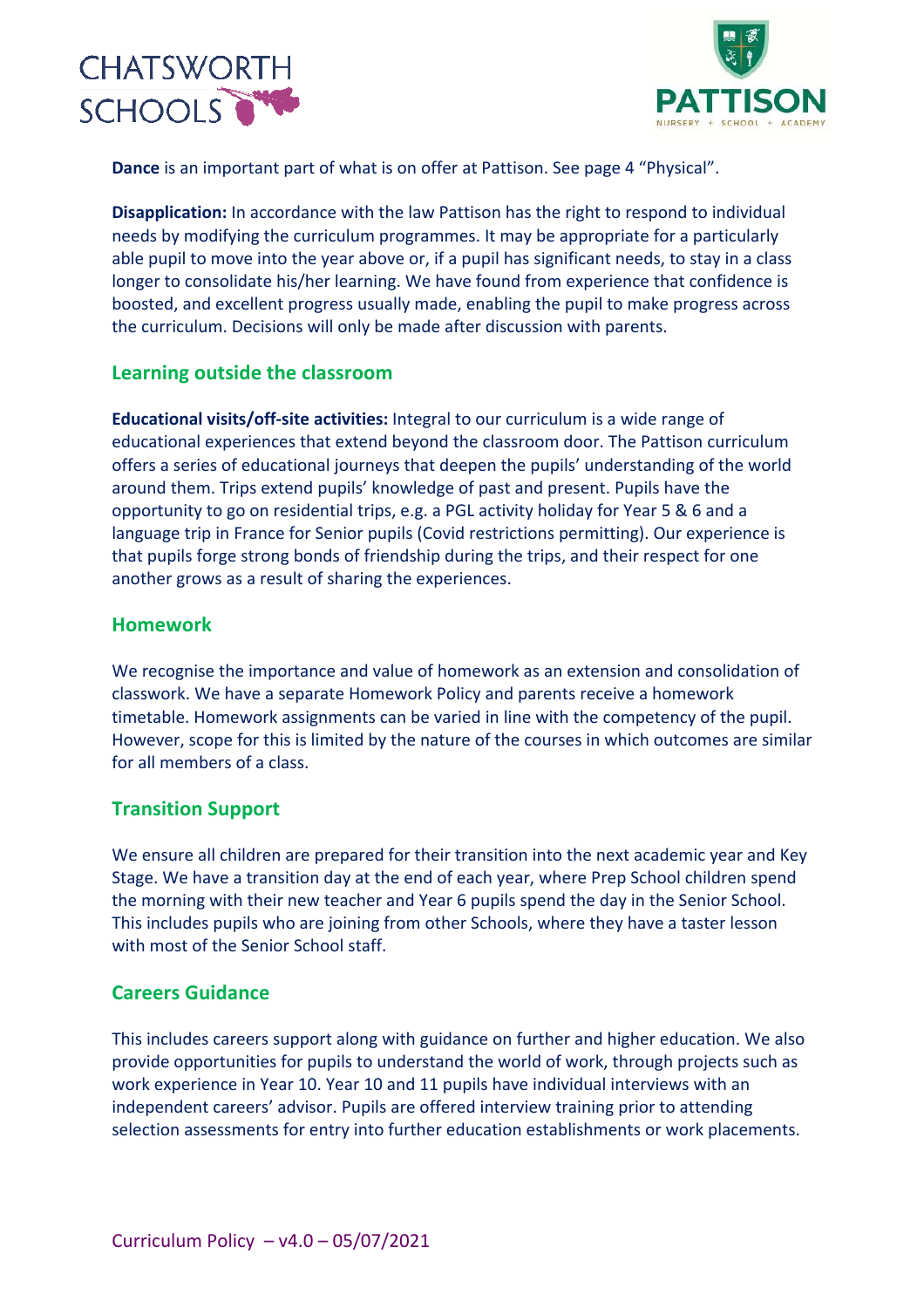



## **Concerns**

Parents who have concerns about any aspect of the curriculum should discuss these in the first instance with the class teacher. If the issue is not resolved parents should contact the Head.

## **The Role of the Head:**

The Head determines, supports, monitors and reviews the School's approach to teaching and learning. This includes:

- ensuring that the School buildings and premises are used optimally to support teaching and learning;
- checking teaching methods in the light of health and safety regulations;
- seeking to ensure that staff development and performance management both promote good quality teaching;
- monitoring how effective teaching and learning strategies are including effective allocation of resources, in terms of raising pupil attainment through assessments and self-review processes.;
- monitoring the teaching and learning through lesson observations;
- ensuring that staff development and performance management policies promote good quality teaching;
- developing and monitoring long and medium term planning;
- monitoring the effectiveness of the School's teaching and learning policies through the School self-review processes, which include reports from Prep and Senior staff as well as the Head of Theatre Arts;
- Working together the Head, Heads of Sections, Head of Theatre Arts, promote and develop the process of School development planning.

## **The Role of the Subject Specialists**

#### **In their area, they must:**

- provide a strategic lead and direction;
- support and offer advice to colleagues across the School;
- learning scrutiny: consider standards across all abilities and ages (with colleagues);
- resourcing: ensure resources are appropriate/suitable stored/labelled etc;
- identify shortfalls in resources: gaps in provision, ensuring resources in School are used;
- evaluate value for money when resources are purchased and deployed;
- informal monitoring during year displays, use of resources, photographs, pupils interviews and feedback
- review and update Schemes of Work for the subject, if necessary;
- observe lessons;

Curriculum Policy – v4.0 – 05/07/2021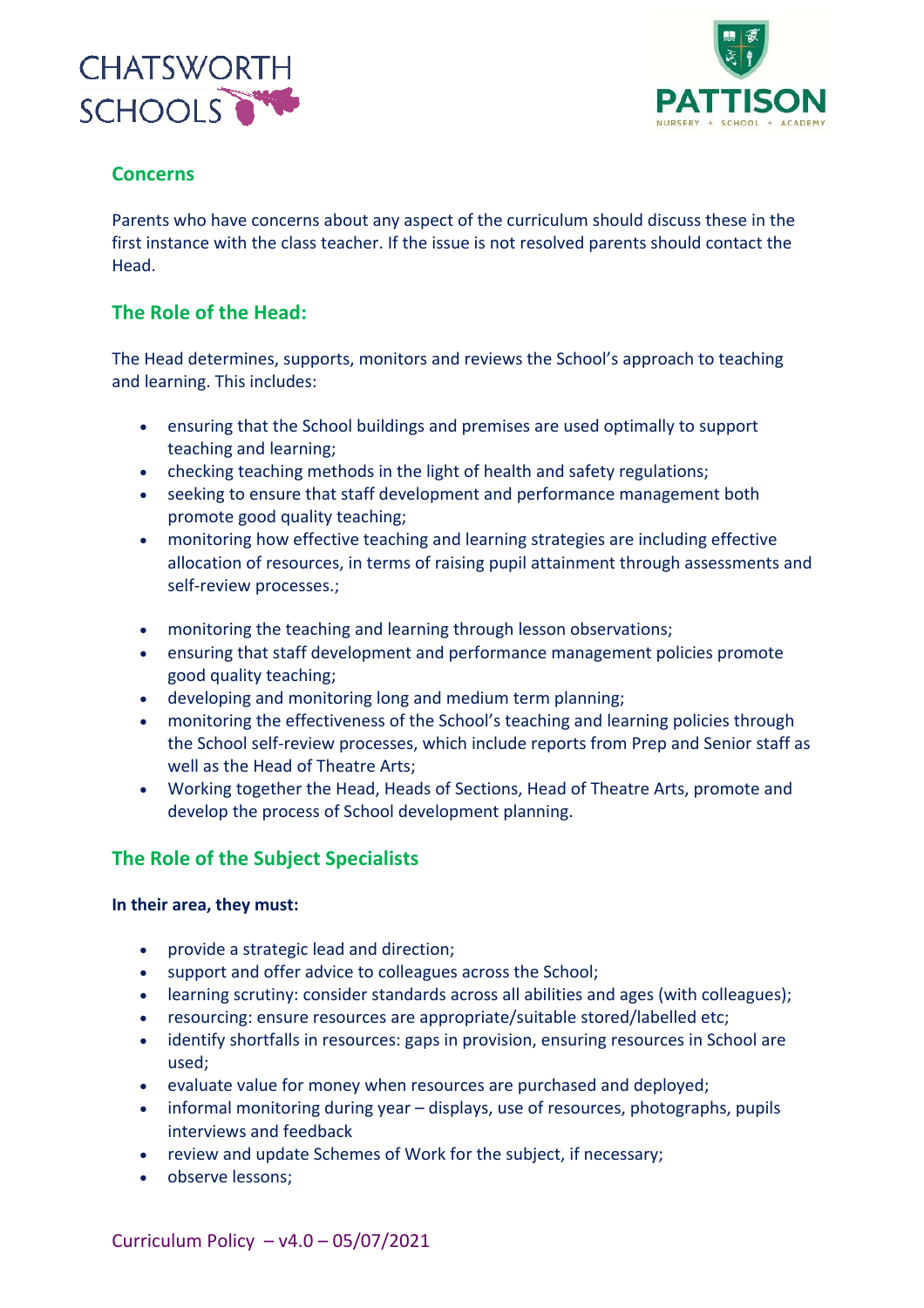



- arrange School based training, or team teaching, if needed;
- attend local conferences and courses, if appropriate;
- dissemination from courses/action research/newsletters, where appropriate;
- provide articles for the School newsletter;
- commit to personal professional development in the area of responsibility;
- annually evaluate their subject in staff meetings and identify subject priorities for future development in line with a 3-year vision for improvement and report to the Head.

## **The Role of Parents and Guardians**

We believe that parents have the responsibility to support their children and the School in implementing School policies. We would therefore like parents:

- to ensure that their child has the best attendance record possible;
- to ensure that their child is equipped for School with the correct uniform, PE kit and dance wear;
- to encourage senior pupils to take responsibility for ensuring they have the right books and equipment each day;
- to do their best to keep their child healthy and fit to attend School;
- to inform School if there are matters outside of School that are likely to affect a child's performance or behaviour;
- to promote a positive attitude towards School and learning in general;

## **Communication with Parents and Guardians**

- We believe that parents have a fundamental role to play in helping children to learn. We do all we can to inform parents about what and how their children are learning by:
- holding parents' evenings to explain our School strategies for literacy, numeracy and health education;
- sending parents regular reports in which we explain the progress made by each child, and indicate how the child can improve further;
- explaining to parents how they can support their children with homework, and suggesting, for example, regular shared reading with very young children, and support for older children with their projects and investigative work.
- sending information to parents and guardians through regular newsletters;
- being available we have an open-door policy.

## **Monitoring and Review**

This policy will be subject to continuous monitoring, refinement and audit by the Head, being responsible for the day-to-day organisation of the curriculum, ensuring all classes are taught the requirements of the courses and that all lessons have appropriate learning objectives.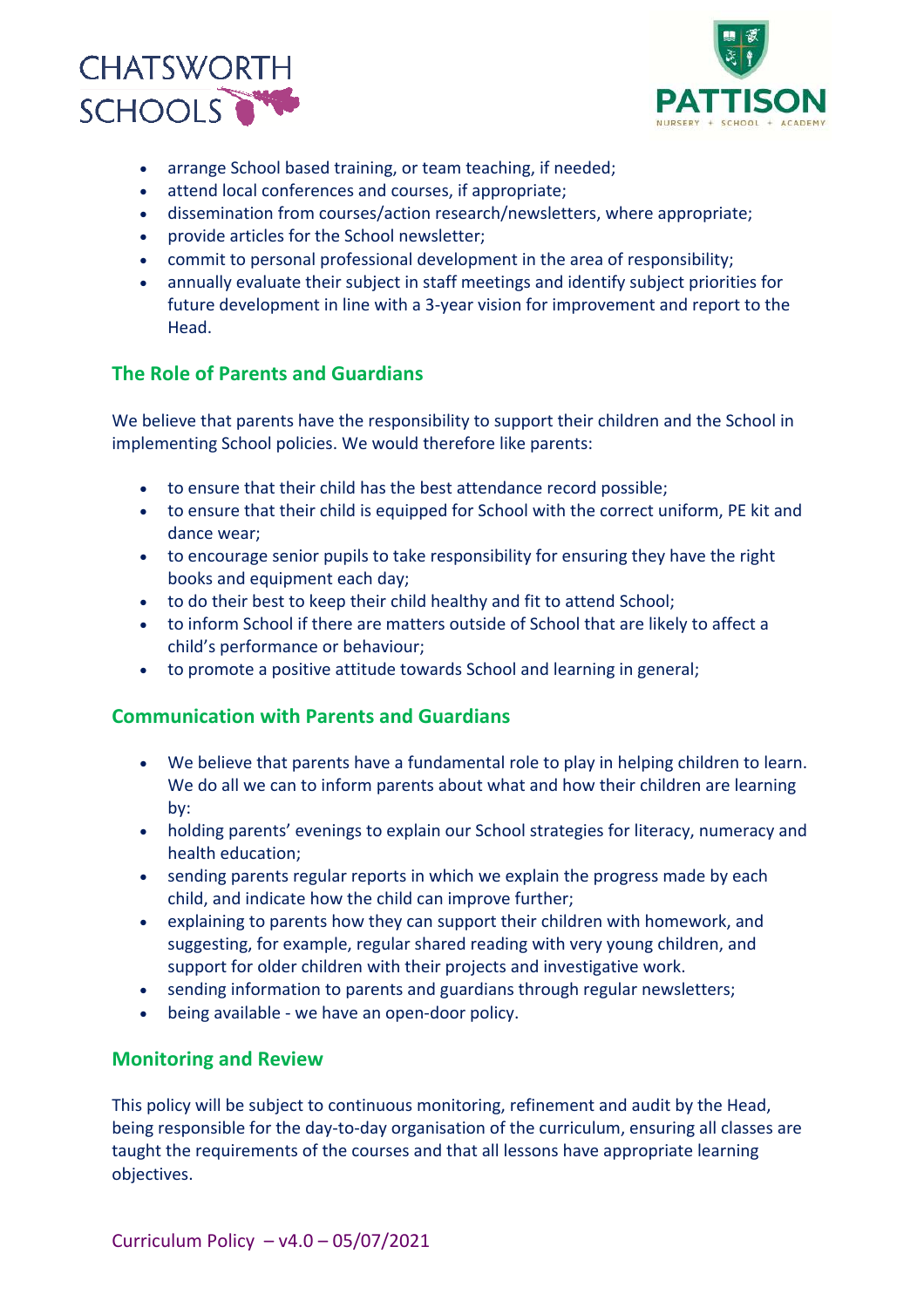



- The Head is supported in this process by the specialist teachers who also undertake the duties of the subject coordinators.
- The Head, along with Deputy Heads of Section, reviews the long-term and mediumterm planning and ensures that appropriate teaching strategies are in place.
- It is intended that the ongoing review and development of the curriculum will support enthusiastic and inspirational teaching. The process of review plays a key role in the continuing professional development of the teaching staff at Pattison.
- The School undertakes a formal review of this policy for the purpose of monitoring and of the efficiency with which the related duties have been discharged, by no later than one year from the date shown below, or earlier if significant changes to the systems and arrangements take place, or if legislation, regulatory requirements or best practice guidelines so require.

#### **Interpretation**

In this policy, the term "senior manager" means a School Head and their designated deputies.

This policy applies to all employees in all Schools (save for Schools with their own procedure which shall prevail) and other work environments within Chatsworth Schools

This policy applies within all companies, which are wholly owned subsidiaries of Chatsworth Schools Ltd, a company registered in England, registered number 11552579.

The registered office of all companies is Crimea Office, The Great Tew Estate, Great Tew, Chipping Norton, Oxfordshire, OX7 4AH. Any enquiries regarding the application of this policy should be addressed to the Director of Operations at the above address.